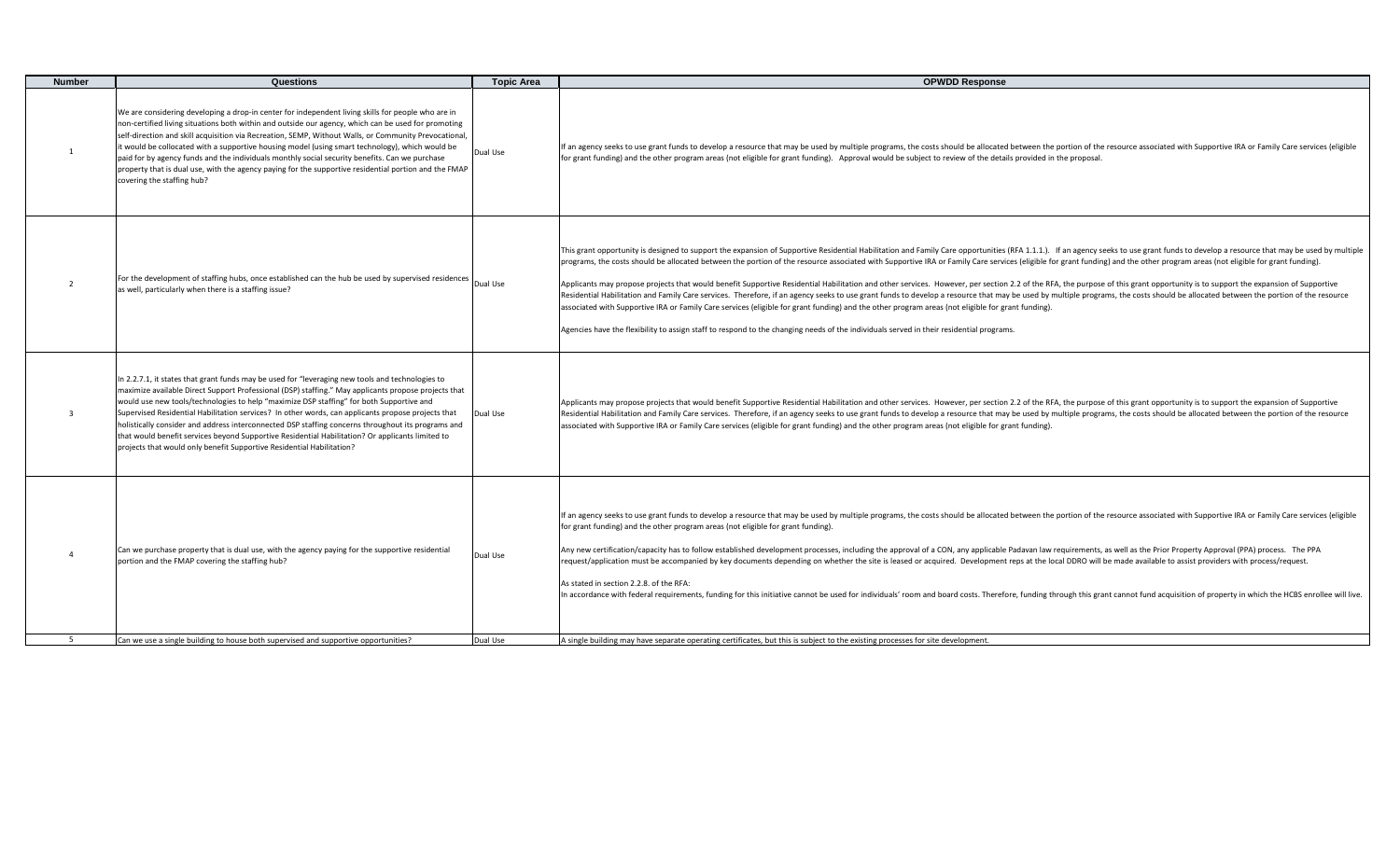| 6            | I did not see a discussion of rates or rate setting in the RFP. Can you please detail that process for us<br>Funding & Rates                                                                                                                                                                                                                                                                                                                                                | This grant opportunity provides time-limited funding. Per 2.2.7.: Grant resources are available for initial investment activities that address barriers to creating, and transitioning people to live in, Supportive IRAs and<br>opportunities. In addition, preference will be given to applications that demonstrate sustainable strategies, which may be replicated and/or maintained after the funding period ends (2.2.4.).<br>During and after the grant period, Supportive Residential Habilitation and Family Care Residential Habilitation Services will be reimbursed at the provider's current rate. If a provider does not currently operate Supportiv<br>created Supportive IRA Residential Habilitation services would be reimbursed at the regional average rate, which effective 4/1/21 is:<br>Region 1: \$3,964.99<br>Region 2: \$2,871.71<br>Region 3: \$2,457.60<br>Region 4: \$1,862.72<br>These rates were presented at the 4/18/22 webinar. Providers may confirm rates by e-mailing: mhrs@health.ny.gov.<br>Family Care Residential Habilitation Services Fees, effective 4/1/21, are available here: HTTPs://www.health.ny.gov/health care/medicaid/rates/mental hygiene/2021/2021-04-01/family care rh.htm |
|--------------|-----------------------------------------------------------------------------------------------------------------------------------------------------------------------------------------------------------------------------------------------------------------------------------------------------------------------------------------------------------------------------------------------------------------------------------------------------------------------------|-------------------------------------------------------------------------------------------------------------------------------------------------------------------------------------------------------------------------------------------------------------------------------------------------------------------------------------------------------------------------------------------------------------------------------------------------------------------------------------------------------------------------------------------------------------------------------------------------------------------------------------------------------------------------------------------------------------------------------------------------------------------------------------------------------------------------------------------------------------------------------------------------------------------------------------------------------------------------------------------------------------------------------------------------------------------------------------------------------------------------------------------------------------------------------------------------------------------------------------|
| $7^{\circ}$  | Upon the expiration of the grant period on March 31, 2024, will funding cease for programs we have<br>initiated? For example, if we establish a new supportive IRA facility, will the funding to maintain that<br>Funding & Rates<br>facility and staff cease? What exactly will cease?                                                                                                                                                                                     | Please see response to Question #6.                                                                                                                                                                                                                                                                                                                                                                                                                                                                                                                                                                                                                                                                                                                                                                                                                                                                                                                                                                                                                                                                                                                                                                                                 |
| $\mathbf{8}$ | Our agency is interested in responding to this RFP. We currently operate supervised IRAs. We do not<br>operate any supportive IRA. We are interested in expanding our housing to include supportive IRA<br>and taking advantage of this RFP.<br>Funding & Rates<br>Since we do not currently have a supportive IRA rate, how would the rate be calculated?                                                                                                                  | Please see response to Question #6.                                                                                                                                                                                                                                                                                                                                                                                                                                                                                                                                                                                                                                                                                                                                                                                                                                                                                                                                                                                                                                                                                                                                                                                                 |
| 9            | What is the regional daily rate for supportive IRA?<br>Funding & Rates                                                                                                                                                                                                                                                                                                                                                                                                      | Supportive Residential Habilitation is a monthly unit of service.<br>Please see response to Question #6.                                                                                                                                                                                                                                                                                                                                                                                                                                                                                                                                                                                                                                                                                                                                                                                                                                                                                                                                                                                                                                                                                                                            |
| 10           | If an agency has an existing supportive IRA rate lower than the new supportive IRA rate, can the<br>Funding & Rates<br>agency request an increase in the current rate.                                                                                                                                                                                                                                                                                                      | No, agencies will use their approved/current Supportive Residential Habilitation rate unless the individual qualifies for Higher Needs funding.<br>Please see response to Question #6.<br>See also the responses to questions in the Regulatory Framework section (Questions #67 - #74).                                                                                                                                                                                                                                                                                                                                                                                                                                                                                                                                                                                                                                                                                                                                                                                                                                                                                                                                            |
| 11           | How is the enhanced clinical supports reimbursed and for how long? Will this become part of the<br>Funding & Rates<br>rate?                                                                                                                                                                                                                                                                                                                                                 | Agencies will use their approved/current Supportive Residential Habilitation rate unless the individual qualifies for Higher Needs funding.<br>Please see response to Question #6.<br>See also the responses to questions in the Regulatory Framework section (Questions # 67 - #74).                                                                                                                                                                                                                                                                                                                                                                                                                                                                                                                                                                                                                                                                                                                                                                                                                                                                                                                                               |
| 12           | Section 2.2.7.<br>Referencing "initial investment activities"<br>Our intention is to use any awards to establish a new certified IRA Supportive facility and to hire<br>Funding & Rates<br>requisite staff. We understand that the development grant period ends in March 2024. Does that<br>date imply that as of April 2024 OPWDD's initial support of the new program will cease? Please advise<br>as to what support would cease at the conclusion of the grant period. | Please see responses to Questions 14 and 116.<br>The funding for the Supportive Residential Habilitation services will continue in accordance with the approved OPWDD HCBS Waiver:<br>https://opwdd.ny.gov/system/files/documents/2020/10/cms-approved-10-1-20-amendment.pdf<br>As stated in section 2.2.8. of the RFA, "In accordance with federal requirements, funding for this initiative cannot be used for individuals' room and board costs".<br>Therefore, funding through this grant cannot fund acquisition of property in which the HCBS enrollee will live. Please see response to Question #6.                                                                                                                                                                                                                                                                                                                                                                                                                                                                                                                                                                                                                         |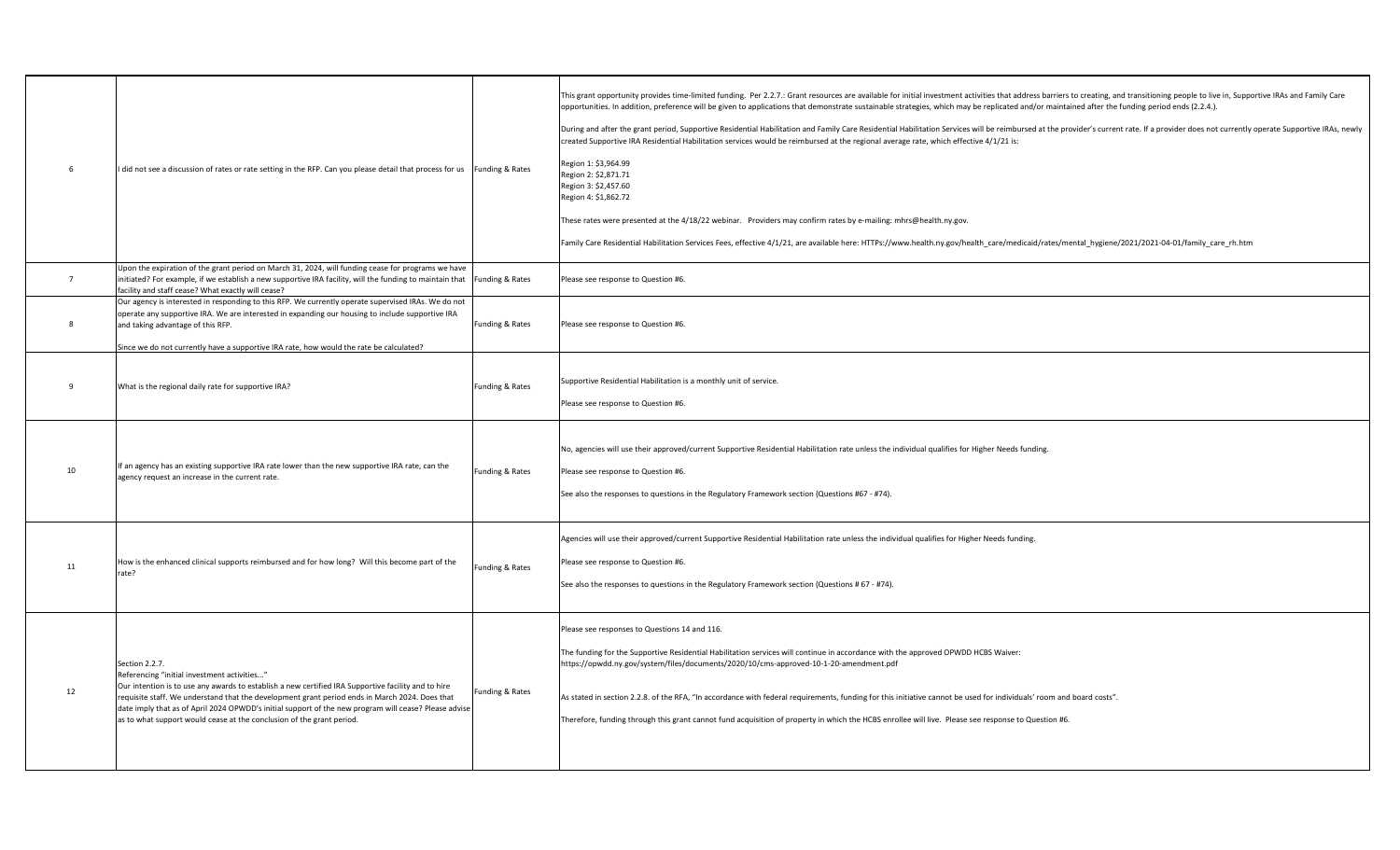| 13 | If the grant funding supports a higher cost per unit for existing supportive IRA rates but achieves<br>significant savings through supervised IRA bed conversion, is OPWDD considering the partial re-<br>investment of those savings to sustain programs that demonstrate success through the 24-month<br>grant period?                                                                                                                                                                      | Funding & Rates | No, the provider will bill Medicaid for Residential Habilitation Services and will receive grant funds separately per the approved contract. Per the RFA 2.2.7.: Grant resources are available for initial investment activiti<br>barriers to creating, and transitioning people to live in, Supportive IRAs and Family Care opportunities. During and after the grant period, Supportive Residential Habilitation and Family Care Residential Habilitation Serv<br>reimbursed at the provider's current rate. See response to #8 for further information regarding rates.<br>See also the responses to questions in the Regulatory Framework section (Questions # 67 - #74) of this document.                                                                                                                                                                                                              |
|----|-----------------------------------------------------------------------------------------------------------------------------------------------------------------------------------------------------------------------------------------------------------------------------------------------------------------------------------------------------------------------------------------------------------------------------------------------------------------------------------------------|-----------------|-------------------------------------------------------------------------------------------------------------------------------------------------------------------------------------------------------------------------------------------------------------------------------------------------------------------------------------------------------------------------------------------------------------------------------------------------------------------------------------------------------------------------------------------------------------------------------------------------------------------------------------------------------------------------------------------------------------------------------------------------------------------------------------------------------------------------------------------------------------------------------------------------------------|
| 14 | If we are awarded a grant, will we receive a new higher monthly rate for Supportive residential<br>habilitation services delivered during the grant period? Or, does this grant only provide funding for<br>initial investments to support Supportive Residential Habilitation services?                                                                                                                                                                                                      | Funding & Rates | No, the provider will bill Medicaid for Residential Habilitation Services and will receive grant funds separately per the approved contract. Per the RFA 2.2.7.: Grant resources are available for initial investment activiti<br>barriers to creating, and transitioning people to live in, Supportive IRAs and Family Care opportunities. During and after the grant period, Supportive Residential Habilitation and Family Care Residential Habilitation Serv<br>reimbursed at the provider's current rate. See response to #8 for further information regarding rates.<br>See also the responses to questions in the Regulatory Framework section (Questions # 67 - #74).                                                                                                                                                                                                                               |
| 15 | What are the funding parameters or limitations? i.e. how much can we ask for?                                                                                                                                                                                                                                                                                                                                                                                                                 | Funding & Rates | Funding for this grant opportunity is based upon the New York State ARPA Spending Plan. The total maximum funding allocated to this RFA is \$10 million. There is no maximum or minimum award amount per vendor.<br>The ARPA Spending Plan is available here: https://www.health.ny.gov/health care/medicaid/redesign/hcbs/enhanced funding/docs/2021-07-08 hcbs spending plan.pdf.<br>Additionally, per 4.15 of the RFA, OPWDD has sole discretion regarding the number of grants and the grant amounts awarded, which are based on applications received and awarded in accordance with Section 4: Evaluation of<br>Applications of this RFA.                                                                                                                                                                                                                                                             |
| 16 | Are those rates per month?                                                                                                                                                                                                                                                                                                                                                                                                                                                                    | Funding & Rates | Supportive Residential Habilitation is a monthly per person rate; please see page 332 for units of service in the HCBS Waiver:<br>https://opwdd.ny.gov/system/files/documents/2021/06/cms-approved-7-1-21-amendment.pdf                                                                                                                                                                                                                                                                                                                                                                                                                                                                                                                                                                                                                                                                                     |
| 17 | Will the higher needs funding of current supervised IRA residents follow the person to the person to<br>family care / supportive IRAS?                                                                                                                                                                                                                                                                                                                                                        | Funding & Rates | If the person is already approved for higher needs funding in the Supervised IRA, the person would be eligible for Supportive Residential Habilitation Higher Needs Funding; see page 377 of the HCBS Waiver:<br>https://opwdd.ny.gov/system/files/documents/2021/06/cms-approved-7-1-21-amendment.pdf.                                                                                                                                                                                                                                                                                                                                                                                                                                                                                                                                                                                                     |
| 18 | Are the rates per person?                                                                                                                                                                                                                                                                                                                                                                                                                                                                     | Funding & Rates | Yes, Supportive Residential Habilitation is a monthly per person rate; please see page 332 for units of service in the HCBS Waiver:<br>https://opwdd.ny.gov/system/files/documents/2021/06/cms-approved-7-1-21-amendment.pdf                                                                                                                                                                                                                                                                                                                                                                                                                                                                                                                                                                                                                                                                                |
| 19 | What is the total amount of grant funding available? Relatedly, is there a minimum or maximum<br>award amount?                                                                                                                                                                                                                                                                                                                                                                                | Funding & Rates | Please see response to Question #15.                                                                                                                                                                                                                                                                                                                                                                                                                                                                                                                                                                                                                                                                                                                                                                                                                                                                        |
| 20 | Why are the rates lower for region 4                                                                                                                                                                                                                                                                                                                                                                                                                                                          | Funding & Rates | The Regional Average Rates are calculated in accordance with approved rate setting methodology beginning on page 337 in the HCBS Waiver:<br>https://opwdd.ny.gov/system/files/documents/2021/06/cms-approved-7-1-21-amendment.pdf                                                                                                                                                                                                                                                                                                                                                                                                                                                                                                                                                                                                                                                                           |
| 21 | Why is the rate lower in Region 4 lower than the other regions? How are you making this<br>determination?<br>If an agency choses to use a vacancy in a supervised setting and reinvest /closes the bed to open a<br>supportive apartment would OPWDD adjust the rate for the supervised IRA to make up for the loss of Funding & Rates<br>operational/room and board costs. i.e. make the supervised IRA rate support property costs<br>associated with the capacity before the bed is closed |                 | The Regional Average Rates are calculated in accordance with approved rate setting methodology beginning on page 337 of the approved HCBS Waiver, and all rates will continue to be established in accordance with the HCBS<br>Waiver: https://opwdd.ny.gov/system/files/documents/2021/06/cms-approved-7-1-21-amendment.pdf.<br>The room and board will be paid in accordance with the methodology for both Supportive and Supervised settings.                                                                                                                                                                                                                                                                                                                                                                                                                                                            |
| 22 | How do we know what our finalized enhanced supportive rate will be?                                                                                                                                                                                                                                                                                                                                                                                                                           | Funding & Rates | Agencies will use their approved/current Supervised Residential Habilitation rates unless the individual qualifies for Higher Needs funding. Please see page 377 of the HCBS Waiver:<br>https://opwdd.ny.gov/system/files/documents/2021/06/cms-approved-7-1-21-amendment.pdf<br>Please see response to Question #116. If the person is transitioning from the agency's Supervised Residential services to a Supportive opportunity, the agency would be eligible for the additional short-term funding.                                                                                                                                                                                                                                                                                                                                                                                                    |
| 23 | Will templates be provided for all application documents referenced in Section 4.2.1?                                                                                                                                                                                                                                                                                                                                                                                                         | Grant Admin     | Per 4.2.1. of the RFA, applicants must provide all information requested in the Grants Gateway Application. Templates for the following application documents are provided in the Pre-Submission Uploads section of the Forms<br>tab of the Supportive Residential Habilitation Transformation Grant Opportunity (Application) in Grants Gateway: Cover Letter, eFMAP Attachment documents, Diversity Questionnaire, Work Plan. Applicants MUST utilize and<br>complete the Revised Cost Proposal Template now located at https://opwdd.ny.gov/procurement-opportunities/grant-opportunity-supportive-residential-habilitation-transformation, and upload it to the Cost Proposal field locat<br>on the Pre-Submission Uploads page of the Upload Properties tab in Grants Gateway. The Program Specific Questions are located in the Program Information section of the Forms Menu tab of the Application. |
| 24 | What is the expected duration of grant projects? Is there a maximum duration for grant projects<br>and/or a date by which awarded funds are to be expended?                                                                                                                                                                                                                                                                                                                                   | Grant Admin     | With the pending changes to the Key Events and Dates, section 1.1.2. of the RFA, the contract resulting from this RFA will begin upon contract execution and end on March 31, 2024, unless otherwise extended. It is expected<br>grant-funded resources be fully expended by the contract end date.                                                                                                                                                                                                                                                                                                                                                                                                                                                                                                                                                                                                         |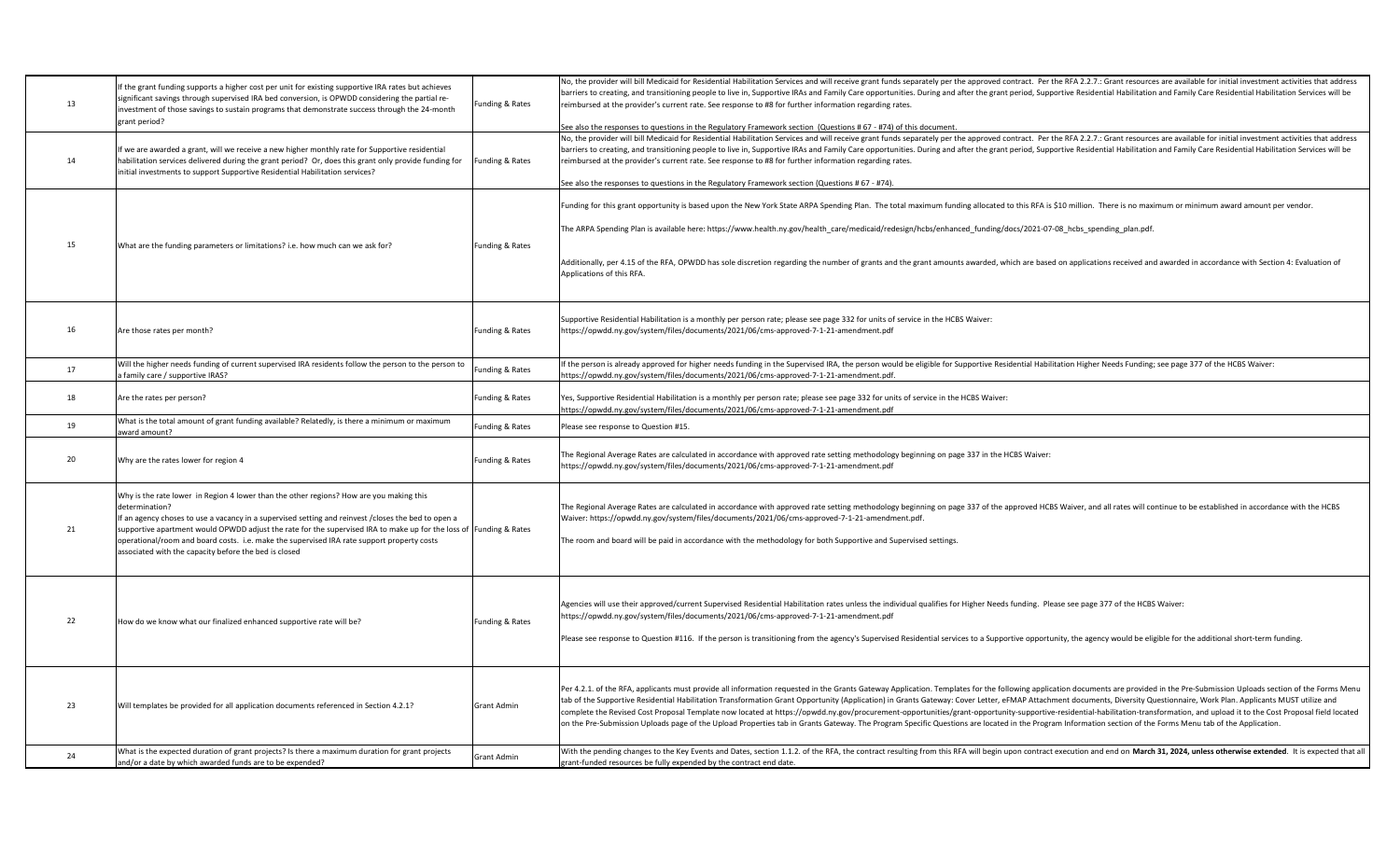| 25 | Will there be an opportunity for questions after application documents referenced in Section 4.2.1<br>become available on the Grants Gateway?                                                                                                                                                                                                                                                                                                                                                                                                                                                                                                                                                                                                                                                                                                                                                                                                          | Grant Admin | The Questions Due Date was Thursday, April 14th, 2022 per 1.2 of the RFA. There will not be an opportunity to have additional questions answered following the publication of this Response to Questions document. Per 3.1.2.1<br>the RFA, submission of questions related to this RFA will be accepted before, during and after the Applicant's Conference.                                                                                                                                                                                                                                                                                                                                                                                                                                                                                      |
|----|--------------------------------------------------------------------------------------------------------------------------------------------------------------------------------------------------------------------------------------------------------------------------------------------------------------------------------------------------------------------------------------------------------------------------------------------------------------------------------------------------------------------------------------------------------------------------------------------------------------------------------------------------------------------------------------------------------------------------------------------------------------------------------------------------------------------------------------------------------------------------------------------------------------------------------------------------------|-------------|---------------------------------------------------------------------------------------------------------------------------------------------------------------------------------------------------------------------------------------------------------------------------------------------------------------------------------------------------------------------------------------------------------------------------------------------------------------------------------------------------------------------------------------------------------------------------------------------------------------------------------------------------------------------------------------------------------------------------------------------------------------------------------------------------------------------------------------------------|
| 26 | In developing the Work Plan, are applicants required to develop three objectives for their project? Or<br>do applicants have leeway to propose fewer or more objectives as appropriate to fit their project<br>design? Is there an expected or required number of milestones and performance measures that<br>applicants are asked to develop?                                                                                                                                                                                                                                                                                                                                                                                                                                                                                                                                                                                                         | Grant Admin | The applicant is not required to develop three or more objectives for their project, neither is there an expected nor required number of milestones and performance measures. The applicant may develop one, or more than one,<br>program objective(s), milestone(s) and performance measure(s) as needed, per the instructions provided in the Overview section of the Work Plan template in the Upload Properties of the Opportunity Application in Grants Gat                                                                                                                                                                                                                                                                                                                                                                                  |
| 27 | Does OPWDD have an estimated number of vendors or maximum number of awards that they<br>anticipate awarding under this grant? Does OPWDD have a maximum award amount that each<br>vendor can be awarded?                                                                                                                                                                                                                                                                                                                                                                                                                                                                                                                                                                                                                                                                                                                                               | Grant Admin | No, OPWDD does not have an estimated number of vendors, nor maximum number of awards, nor maximum amount of award for each vendor anticipated for award. Please see response to Question #15.                                                                                                                                                                                                                                                                                                                                                                                                                                                                                                                                                                                                                                                     |
| 28 | Staffing Plan Document EEO Staffing Plan (MWBE 101)<br>We are not permitted to compile information about employees' race or ethnicity. What is OPWDD's<br>expectation considering that prohibition?                                                                                                                                                                                                                                                                                                                                                                                                                                                                                                                                                                                                                                                                                                                                                    | Grant Admin | Applicants must submit the MWBE 101 form per New York State Executive Law § 312(5) and the associated regulations found at 5 NYCRR Part 143, which permit the Office of People With Developmental Disabilities to require<br>contractors of any size to provide equal employment opportunity data, including gender and ethnicity information relative to employees working on State contracts. In the event Applicants have questions, they should consult<br>thier labor attorney.                                                                                                                                                                                                                                                                                                                                                              |
| 29 | Section 6.3.1 lists several quantitative data metrics that applicants might be asked to collect for<br>evaluating their project. The instructions for the Workplan template note that applicants should align<br>their performance measures and milestones with metrics from Section 6.3 "as appropriate."<br>• Are applicants free to select and collect data on the metrics that best align with their project?<br>• Will all successful applicants be expected to track the metrics listed in 6.3 regardless of their project?<br>If all metrics in 6.3 are not mandatory, would applicants be free to propose metrics that are not listed<br>in 6.3 to measure project outputs and outcomes? (For instance, for projects involving trainings, I'm<br>envisioning the need for measures relating to outputs/outcomes for staff, etc.) Or is the expectation<br>that all applicants will be using at least one of the metrics listed in Section 6.3? | Grant Admin | OPPWDD will work with successful applicants to identify appropriate metrics, including those on the list in section 6.3, but also potentially others as identified by OPWDD or the applicant.                                                                                                                                                                                                                                                                                                                                                                                                                                                                                                                                                                                                                                                     |
| 30 | Do providers have to include total cost of the program and other sources of anticipated revenue in<br>the Cost Proposal or only show how the grant money would be used? (Section 4.5)                                                                                                                                                                                                                                                                                                                                                                                                                                                                                                                                                                                                                                                                                                                                                                  | Grant Admin | Applicants must include total cost of the program, detailing all sources of anticipated revenue in the revised Cost Proposal, distinguishing one from the other, with the total amount of funding being requested under this o<br>clearly indicated.<br>The Cost Proposal and Instructions have been revised to accomodate other sources of revenue and are provided with this document, and included as an addendum to the RFA.                                                                                                                                                                                                                                                                                                                                                                                                                  |
| 31 | Can a group of providers submit a unified proposal and, if so, can a single provider be considered the<br>lead provider for purposes of a single contract representing the entire group?                                                                                                                                                                                                                                                                                                                                                                                                                                                                                                                                                                                                                                                                                                                                                               | Grant Admin | The lead provider may use the approach described in RFA section 7.13. Subcontracting: The application must indicate if any part of the applicant's program will be provided by a subcontractor (including an organization or a<br>individual who is an independent contractor). To the extent subcontractors have been identified, please name the individual or organization that would be the subcontractor, describe the qualifications and scope of services<br>provided by the contractor, and provide a statement of the percentage of the work to be performed by each subcontractor. Subcontractors must also meet the Minimum Qualifications for Selection set forth in Section 1.3 of th<br>Providers involved in such proposals should ensure that arrangements between them comply with any applicable Medicaid fraud and abuse laws. |
| 32 | Will we get a budget template like in the past?                                                                                                                                                                                                                                                                                                                                                                                                                                                                                                                                                                                                                                                                                                                                                                                                                                                                                                        | Grant Admin | Per the revised version of the RFA, section 4.5.1: Applicants must utilize and complete the Revised Cost Proposal Template located at:<br>https://opwdd.ny.gov/procurement-opportunities/grant-opportunity-supportive-residential-habilitation-transformation, and upload the completed Revised Cost Proposal to the Cost Proposal field of the Pre-Submission Uploads<br>page of the Upload Properties tab in Grants Gateway.                                                                                                                                                                                                                                                                                                                                                                                                                    |
| 33 | If we have several ideas or things, we would like to do within this grant opportunity, should all be<br>submitted on one proposal/application?                                                                                                                                                                                                                                                                                                                                                                                                                                                                                                                                                                                                                                                                                                                                                                                                         | Grant Admin | An applicant should submit a single application. The single application can address more than one project.                                                                                                                                                                                                                                                                                                                                                                                                                                                                                                                                                                                                                                                                                                                                        |
| 34 | My company is pre-qualified to do work with NYS through the Grants portal, but can you please tell<br>me why I cannot submit a response to your RFA for OPD01-FMAP-2-2022?<br>cannot see an option in the menus to submit the documents                                                                                                                                                                                                                                                                                                                                                                                                                                                                                                                                                                                                                                                                                                                | Grant Admin | Please contact the Grants Gateway Team at (518) 474-5595 or grantsgateway@its.ny.gov.                                                                                                                                                                                                                                                                                                                                                                                                                                                                                                                                                                                                                                                                                                                                                             |
| 35 | Section 7.12.1.5.1<br>In the MWBE Utilization Plan, Column 5 requests a dollar value of subcontracts/supplies. We have a<br>preferred MWBE supplier in mind, but we are not able to predict accurately how the dollar value of<br>the supplies we will purchase. How are we supposed to complete the plan?                                                                                                                                                                                                                                                                                                                                                                                                                                                                                                                                                                                                                                             | Grant Admin | Per section 7.12.1.5.1. of the RFA, "Any modifications or changes to an accepted MWBE Utilization Plan after the Contract award and during the term of the Contract must be reported on a revised MWBE Utilization Plan and<br>submitted to OPWDD for review and approval."                                                                                                                                                                                                                                                                                                                                                                                                                                                                                                                                                                       |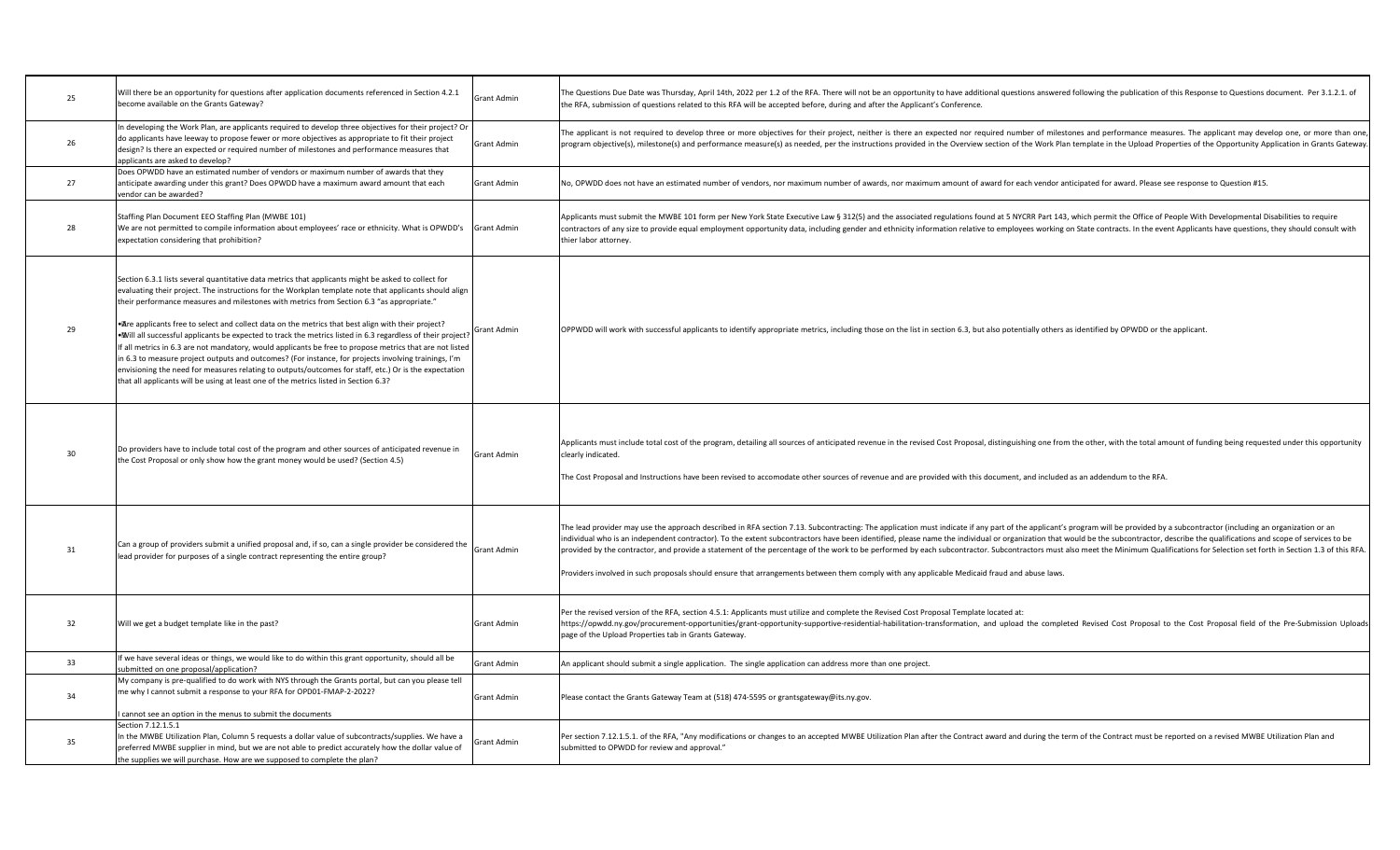| 36 | Section 7.12.3.3<br>Please explain "The SDVOB goal established under this RFA is 0 percent (0%)."<br>Does this mean that unless the intention is to employ a SDVOB entity, there is no need to supply the<br>eFMAP RFA attachment document detailing that intention?                                                                                                                                                                                                                                                                                                                                                                                                                                                                                                                            | Grant Admin              | Applicants must sign and submit the "Use of Service-Disabled Veteran-Owned Business Enterprises in Contract Performance" form, certifying "By submission of this Plan, the Bidder/Contractor commits to making good faith effo<br>the utilization of SDVOB subcontractors and suppliers as required by the SDVOB goals contained in the Solicitation/Contract," even if the goals are zero. For more information on Division of Service-Disabled Veterans' Busin<br>Development Compliance and Reporting, please see<br>https://ogs.ny.gov/veterans/division-service-disabled-veterans-business-development-compliance-and-reporting.                                                                                                                                                                                                                                                                                                                                                                                                                                                         |
|----|-------------------------------------------------------------------------------------------------------------------------------------------------------------------------------------------------------------------------------------------------------------------------------------------------------------------------------------------------------------------------------------------------------------------------------------------------------------------------------------------------------------------------------------------------------------------------------------------------------------------------------------------------------------------------------------------------------------------------------------------------------------------------------------------------|--------------------------|-----------------------------------------------------------------------------------------------------------------------------------------------------------------------------------------------------------------------------------------------------------------------------------------------------------------------------------------------------------------------------------------------------------------------------------------------------------------------------------------------------------------------------------------------------------------------------------------------------------------------------------------------------------------------------------------------------------------------------------------------------------------------------------------------------------------------------------------------------------------------------------------------------------------------------------------------------------------------------------------------------------------------------------------------------------------------------------------------|
| 37 | When will the pre-submissions tab appear in the Grants Gateway (Section 4.5.1)?                                                                                                                                                                                                                                                                                                                                                                                                                                                                                                                                                                                                                                                                                                                 | Grant Admin              | As soon as the Grantee initiates an application and clicks on the Forms Menu button, they will have access to the pre-submission uploads. If you continue to experience problems, please contact the Grants Gateway Team at (5<br>5595 or grantsgateway@its.ny.gov.                                                                                                                                                                                                                                                                                                                                                                                                                                                                                                                                                                                                                                                                                                                                                                                                                           |
| 38 | Will there be an opportunity for additional questions after RFA answers have been published on April<br>18th, 2022 (Section 3.2.1)?                                                                                                                                                                                                                                                                                                                                                                                                                                                                                                                                                                                                                                                             | Grant Admin              | No, there will not be an opportunity to have additional questions answered following the publication of this Response to Questions document. Per 3.1.2.1. of the RFA, submission of Questions related to this RFA will be acce<br>before, during and after the Applicant's Conference.                                                                                                                                                                                                                                                                                                                                                                                                                                                                                                                                                                                                                                                                                                                                                                                                        |
| 39 | Can applicants propose more than one project or submit more than one application?                                                                                                                                                                                                                                                                                                                                                                                                                                                                                                                                                                                                                                                                                                               | Grant Admin              | An applicant should submit a single application. The single application can address more than one project.                                                                                                                                                                                                                                                                                                                                                                                                                                                                                                                                                                                                                                                                                                                                                                                                                                                                                                                                                                                    |
| 40 | Do you need to already have supportive IRA settings to participate in the grant?                                                                                                                                                                                                                                                                                                                                                                                                                                                                                                                                                                                                                                                                                                                | New v. Existing Capacity | No, you do not need to operate Supportive settings in order to apply for this grant; however, the following minimum qualifications are noted in section 1.3 of the RFA.<br>1.3.1.3. The Applicant must be a provider certified by OPWDD under the 1915(c) OPWDD Comprehensive Waiver to deliver Residential Habilitation Services and must not be on OPWDD's Early Alert list at the time of application.<br>1.3.1.4. The Applicant must have experience operating Supportive Residential Habilitation and/or Family Care services. If the Applicant does not have this experience, it must demonstrate a commitment of the Board of Direct<br>develop new Supportive Residential Habilitation opportunities and/or Family Care services.                                                                                                                                                                                                                                                                                                                                                     |
| 41 | Our agency has both 24/7 IRA and ICF residential beds and a smaller number of Supportive<br>Apartment beds. Our current Supportive apartment beds are full, and we do not anticipate a<br>meaningful number of vacancies in the near or distant future. We have been contacted by many<br>family members on behalf of individuals residing in the community and/or in our current 24/7<br>housing program that would benefit from a Supportive Apartment. Can we apply for and use the<br>Transformation Grant money to "develop new capacity" by increasing our number of Supportive<br>Housing beds by, for example 10-15 additional beds, and thereby enable more individuals from the<br>community and/or our own 24/7 housing to live in a more independent and integrated setting?        | New v. Existing Capacity | Applicants that are seeking to develop new capacity that expands the provider's current overall approved capacity may apply for this grant opportunity, but the application will not be prioritized.<br>Additionally, as stated in section 2.2.2. of the RFA: Preference will be given to grant applications that clearly document how expansion of the number of certified Supportive IRA Residential Habilitation or Family Care opp<br>expansion of the number of individuals receiving these services) will be achieved within the provider's current approved capacity. OPWDD's objective is, in part, to use existing capacity in the system, that is not today be<br>Any new certification/capacity has to follow established development processes, including the approval of a CON, as well as the Prior Property Approval (PPA) process.<br>The PPA request/application must be accompanied by key documents depending on whether the site is leased or acquired. Development reps at the local DDRO will be made available to assist providers with the process upon<br>selection. |
| 42 | The grant announcement notes at section 2.2.2., "Preference will be given to grant applications that<br>clearly document how expansion of the number of certified Supportive IRA Residential Habilitation or<br>Family Care opportunities (or expansion of the number of individuals receiving these services) will be<br>achieved within the provider's current approved capacity."<br>preference to those applications that propose to demonstrate how internal movement from certified<br>supervised residential programs can create backfill opportunities that will serve to avoid investment<br>in expansion of supervised residential programs? This would result in an increase in combined<br>certified capacity, but such increase would be in the lower cost Supportive IRA program. |                          | As stated in section 2.2.2. of the RFA: Preference will be given to grant applications that clearly document how expansion of the number of certified Supportive IRA Residential Habilitation or Family Care opportunities (or<br>of the number of individuals receiving these services) will be achieved within the provider's current approved capacity. OPWDD's objective is, in part, to use existing capacity in the system, that is not today being used.<br>This may not be feasible or desirable in geographic areas with long waitlists. Would OPWDD also give New v. Existing Capacity Any new certification/capacity has to follow established development processes, including the ap<br>The PPA request/application must be accompanied by key documents depending on whether the site is leased or acquired. Development reps at the local DDRO will be made available to assist providers with the process upon<br>selection.                                                                                                                                                  |
| 43 | If an agency choses to use a vacancy in a supervised setting and reinvest /closes the bed to open a<br>supportive apartment would OPWDD adjust the rate for the supervised IRA to make up for the loss of<br>operational/room and board costs. i.e. make the supervised IRA rate support property costs<br>associated with the capacity before the bed is closed                                                                                                                                                                                                                                                                                                                                                                                                                                |                          | New v. Existing Capacity Please see response to Question #21.                                                                                                                                                                                                                                                                                                                                                                                                                                                                                                                                                                                                                                                                                                                                                                                                                                                                                                                                                                                                                                 |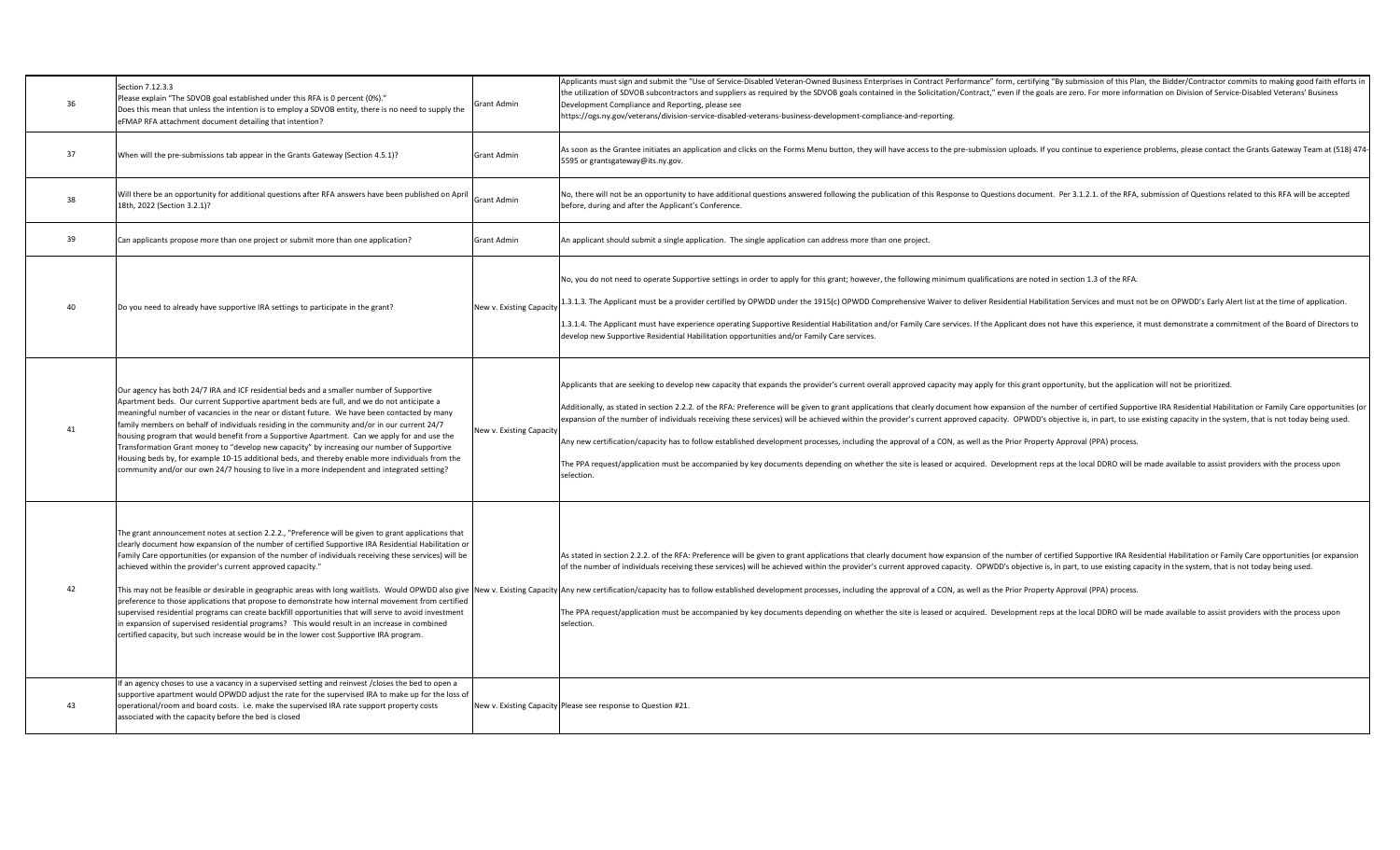| 44 | Is this grant solely for expansion of the program, increasing the number of residents?                                                                                                                                                                                                                                                                                                                                                                                                                                                                                                                                          | New v. Existing Capacity | As stated in section 2.2 of the RFA, the purpose of this grant program is to expand Supportive IRA Residential Habilitation and Family Care opportunities for individuals with I/DD.<br>Proposals should demonstrate how the providers will assist people who are residing in supervised 24-hour residential settings and/or people currently on the CRO in need of housing in moving to a Supportive IRA or Family Ca<br>opportunity.<br>Please see response to Question #42.                                                                                                                                                                                                                                                    |
|----|---------------------------------------------------------------------------------------------------------------------------------------------------------------------------------------------------------------------------------------------------------------------------------------------------------------------------------------------------------------------------------------------------------------------------------------------------------------------------------------------------------------------------------------------------------------------------------------------------------------------------------|--------------------------|-----------------------------------------------------------------------------------------------------------------------------------------------------------------------------------------------------------------------------------------------------------------------------------------------------------------------------------------------------------------------------------------------------------------------------------------------------------------------------------------------------------------------------------------------------------------------------------------------------------------------------------------------------------------------------------------------------------------------------------|
| 45 | When you say expand, do you mean we can expand our footprint or do we need to use preexisting<br>spots?                                                                                                                                                                                                                                                                                                                                                                                                                                                                                                                         | New v. Existing Capacity | Applicants may apply for resources that expand opportunities for individuals to live in supportive IRAs or Family Care settings. This might be achieved through placement of individuals into existing opportunities that are<br>or by converting sites within the provider's overall residential footprint. For information regarding acquisition of property associated with new development, please see response to Question #57.                                                                                                                                                                                                                                                                                              |
| 46 | Can we convert a supervised IRA into a supported IRA?                                                                                                                                                                                                                                                                                                                                                                                                                                                                                                                                                                           | New v. Existing Capacity | Yes. As stated in section 2.2.2. of the RFA: Preference will be given to grant applications that clearly document how expansion of the number of certified Supportive IRA Residential Habilitation or Family Care opportunitie<br>expansion of the number of individuals receiving these services) will be achieved within the provider's current approved capacity.<br>The provider's current approved capacity is the sum of the opportunities for all Supervised IRAs, Supportive IRAs and Family Care opportunities.                                                                                                                                                                                                          |
| 47 | Can the grant program be used to expand the agency capacity of Supportive IRA without the loss of<br>agency supervised IRA capacity?                                                                                                                                                                                                                                                                                                                                                                                                                                                                                            | New v. Existing Capacity | Please see response to Question #42.                                                                                                                                                                                                                                                                                                                                                                                                                                                                                                                                                                                                                                                                                              |
| 48 | In the applicant meeting yesterday, it seemed to be stated that you were looking at the grant to fill<br>existing vacancies in supported res hab. We currently do not have this program, but would like to<br>pursue doing this. We have some individuals that we think this would be appropriate for that reside<br>in our IRA's. We would then look to fill the IRA beds if we were able to transition some people to<br>supportive res hab. If the grant though is intended to assist in filling existing supported res hab<br>program vacancies rather than fund new opportunities then this would not be the grant for us. | New v. Existing Capacity | Yes. As stated in section 2.2.2. of the RFA: Preference will be given to grant applications that clearly document how expansion of the number of certified Supportive IRA Residential Habilitation or Family Care opportunitie<br>expansion of the number of individuals receiving these services) will be achieved within the provider's current approved capacity.<br>The provider's current approved capacity is the sum of the opportunities for all Supervised IRAs, Supportive IRAs and Family Care opportunities.                                                                                                                                                                                                          |
| 49 | Does this grant pay for new supportive opportunities?                                                                                                                                                                                                                                                                                                                                                                                                                                                                                                                                                                           |                          | New v. Existing Capacity Please see response to Question #42.                                                                                                                                                                                                                                                                                                                                                                                                                                                                                                                                                                                                                                                                     |
| 50 | Section 2.2.2.<br>Please explain "will be achieved within the provider's current approved capacity."<br>Does this mean new Supportive IRA individuals must fill current vacancies, as opposed to expanding<br>certified capacity?                                                                                                                                                                                                                                                                                                                                                                                               |                          | New v. Existing Capacity Please see response to Question #42.                                                                                                                                                                                                                                                                                                                                                                                                                                                                                                                                                                                                                                                                     |
| 51 | An organization that has an existing certified Supportive Residential Housing program could apply<br>through this funding opportunity for an expansion of services, absent an expansion of beds. Are you<br>able to confirm that?                                                                                                                                                                                                                                                                                                                                                                                               | New v. Existing Capacity | Please see response to Question #44.<br>Per 2.2.4 of the RFA: "Preference will be given to applications that demonstrate sustainable strategies, which may be replicated and/or maintained after the funding period ends".                                                                                                                                                                                                                                                                                                                                                                                                                                                                                                        |
| 52 | If we can convert a supervised opportunity, is there a ratio of supervised to supportive conversion<br>rate? (1-3)                                                                                                                                                                                                                                                                                                                                                                                                                                                                                                              | New v. Existing Capacity | OPWDD does not understand the question; there is an approved methodology to calculate supportive IRA rates.<br>In addition, as stated in section 2.2.2. of the RFA: Preference will be given to grant applications that clearly document how expansion of the number of certified Supportive IRA Residential Habilitation or Family Care oppo<br>expansion of the number of individuals receiving these services) will be achieved within the provider's current approved capacity.<br>The provider's current approved capacity is the sum of the opportunities for all Supervised IRAs, Supportive IRAs and Family Care opportunities.                                                                                           |
| 53 | Can a vacancy on a Supervised IRA be transferred to a Supportive IRA?                                                                                                                                                                                                                                                                                                                                                                                                                                                                                                                                                           | New v. Existing Capacity | Yes. As stated in section 2.2.2. of the RFA: Preference will be given to grant applications that clearly document how expansion of the number of certified Supportive IRA Residential Habilitation or Family Care opportunitie<br>expansion of the number of individuals receiving these services) will be achieved within the provider's current approved capacity.<br>The provider's current approved capacity is the sum of the opportunities for all Supervised IRAs, Supportive IRAs and Family Care opportunities.                                                                                                                                                                                                          |
| 54 | Is it possible to use the funds to renovate a free-standing garage, located on an existing, previously<br>downsized property, into two supportive housing opportunities?                                                                                                                                                                                                                                                                                                                                                                                                                                                        | Property Costs           | Any new certification/capacity has to follow established development processes, including the approval of a CON, as well as the Prior Property Approval (PPA) process. The PPA request/application must be accompanied by key<br>documents depending on whether the site is leased or acquired. Development reps at the local DDRO will be made available to assist providers with process/request.<br>As stated in section 2.2.8. of the RFA, "In accordance with federal requirements, funding for this initiative cannot be used for individuals' room and board costs". Therefore, funding through this grant cannot fund acquisi<br>property in which the HCBS enrollee will live. Please see also response to Question #57. |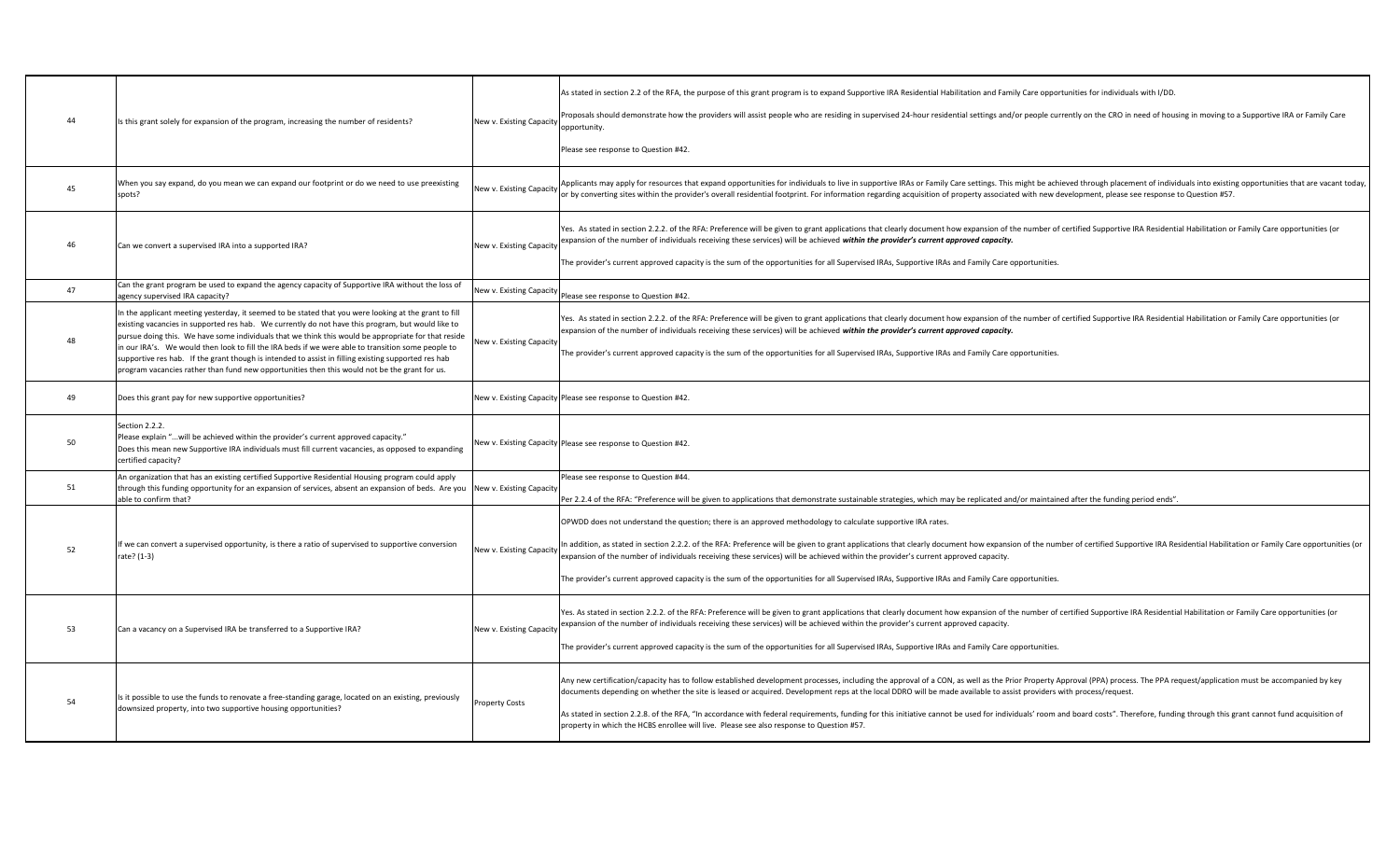| 55       | While room and board costs are not reimbursable, does OPWDD agree that preoperational rent for<br>reasonable time periods necessary to set up the apartment is reimbursable (i.e., not considered a<br>room and board expense)?                                                                                                                                                                                                                                                | <b>Property Costs</b>                          | Preoperational rent is subject to PPA. As stated in section 2.2.2. of the RFA: Preference will be given to grant applications that clearly document how expansion of the number of certified Supportive IRA Residential Habili<br>Family Care opportunities (or expansion of the number of individuals receiving these services) will be achieved within the provider's current approved capacity. OPWDD's objective is, in part, to use existing capacity in th<br>that is not being used today.<br>Any new certification/capacity has to follow established development processes, including the approval of a CON, as well as the Prior Property Approval (PPA) process.<br>The PPA request/application must be accompanied by key documents depending on whether the site is leased or acquired. Development reps at the local DDRO will be made available to assist providers with the process upon<br>selection.                                                                                                                                                                                                                                                                                                                                                                                                                                                                                                                                                                                                                                                                                                                                                                                                                                                                                                                                                                                                                                                                                                                                                                                                                                                                 |
|----------|--------------------------------------------------------------------------------------------------------------------------------------------------------------------------------------------------------------------------------------------------------------------------------------------------------------------------------------------------------------------------------------------------------------------------------------------------------------------------------|------------------------------------------------|----------------------------------------------------------------------------------------------------------------------------------------------------------------------------------------------------------------------------------------------------------------------------------------------------------------------------------------------------------------------------------------------------------------------------------------------------------------------------------------------------------------------------------------------------------------------------------------------------------------------------------------------------------------------------------------------------------------------------------------------------------------------------------------------------------------------------------------------------------------------------------------------------------------------------------------------------------------------------------------------------------------------------------------------------------------------------------------------------------------------------------------------------------------------------------------------------------------------------------------------------------------------------------------------------------------------------------------------------------------------------------------------------------------------------------------------------------------------------------------------------------------------------------------------------------------------------------------------------------------------------------------------------------------------------------------------------------------------------------------------------------------------------------------------------------------------------------------------------------------------------------------------------------------------------------------------------------------------------------------------------------------------------------------------------------------------------------------------------------------------------------------------------------------------------------------|
| 56       | Will money be made available for PPA for development/new property? Or will there be a need to<br>backfill vacancies with students aging out to use their development funding                                                                                                                                                                                                                                                                                                   | <b>Property Costs</b>                          | Funding may be provided for projects approved for new development that can be completed within the grant period with at least three months of placement, where the project is consistent with the OPWDD processes. As stated i<br>section 2.2.2. of the RFA: Preference will be given to grant applications that clearly document how expansion of the number of certified Supportive IRA Residential Habilitation or Family Care opportunities (or expansion of<br>number of individuals receiving these services) will be achieved within the provider's current approved capacity.<br>Any new certification/capacity has to follow established development processes, including the approval of a CON, as well as the Prior Property Approval (PPA) process.<br>The PPA request/application must be accompanied by key documents depending on whether the site is leased or acquired. Development reps at the local DDRO will be made available to assist providers with the process upon<br>selection.                                                                                                                                                                                                                                                                                                                                                                                                                                                                                                                                                                                                                                                                                                                                                                                                                                                                                                                                                                                                                                                                                                                                                                             |
| 57       | During the 4/6/22 bidder's conference, OPWDD seemed to confirm that<br>• Dapital costs related to developing new Supportive opportunities cannot be covered by grant funds,<br>• @apital costs related to renovations at existing Supportive opportunities cannot be covered by grant<br>funds but<br>• Capital costs related to developing other facilities related to enhancing Supportive Residential<br>Habilitation services can be covered by grant.<br>Is this correct? | Property Costs                                 | . New acquisition/construction costs of Supportive IRAs (where the person will live) is not fundable under this grant. A provider that wants to acquire/construct property may submit a grant request, but:<br>a. Grant resources cannot be applied to PPA-related costs associated with the new acquisition/construction. Only certain (non-PPA related) items may be considered for grant funds (examples are found in Section 2.2.7.<br>through 2.2.7.7 of the RFA).<br>b. The provider may submit a PPA for such development, outside of the grant process, and should work with the RO Development representative for such a request.<br>c. Requests for grant funds that are tied to new development will not be prioritized when evaluating and scoring RFA responses.<br>". Capital costs related to renovations of existing Supportive opportunities may be funded by this grant, as long as:<br>a. The renovations relate to the objectives of the grant (refer to section 2.2 of the RFA).<br>b. The renovations can reasonably be completed in the timeframe of the grant period including at least a three-month period of occupancy in the renovated space.<br>c. Any renovations associated with allowable activities as described in RFA sections 2.2.7. through 2.2.7.7 would be allowable. The costs of the renovations will be evaluated for budget reasonableness as part of the review<br>RFA submission.<br>3. Capital costs related to developing other facilities (e.g., staffing hubs) related to enhancing Supportive Residential Habilitation services can be covered by the grant. The costs will be evaluated for budget reasonable<br>the review of RFA submission. Also, the evaluation of the submission will assess the appropriateness of space for service delivery /responsiveness of residential habilitation staff to the needs of Supportive IRA residents.<br>acquisition or development must be completed in the timeframe of the grant period including at least a three-month period of staff supporting individuals in Supportive IRAs.<br>4. Start-up costs related to property acquisition/construction may not be funded by this grant. |
| 58<br>59 | Would OPWDD please provide details on the availability of funds via PPA processes for projects that<br>might also require the development/renovation of Supportive opportunities? Are applicants allowed<br>to propose projects that will ultimately require development/renovation funding through PPA<br>processes to be realized?<br>After the grant expires, is there additional property reimbursement?                                                                   | <b>Property Costs</b><br><b>Property Costs</b> | As stated in section 2.2.2. of the RFA: Preference will be given to grant applications that clearly document how expansion of the number of certified Supportive IRA Residential Habilitation or Family Care opportunities (or<br>of the number of individuals receiving these services) will be achieved within the provider's current approved capacity. OPWDD's objective is, in part, to use existing capacity in the system, that is not today being used.<br>Any new certification/capacity has to follow established development processes, including the approval of a CON, as well as the Prior Property Approval (PPA) process.<br>The PPA request/application must be accompanied by key documents depending on whether the site is leased or acquired. Development reps at the local DDRO will be made available to assist providers with the process upon<br>selection. Please see response to Question #46.<br>As stated in section 2.2.8. of the RFA:<br>In accordance with federal requirements, funding for this initiative cannot be used for individuals' room and board costs. Therefore, funding through this grant cannot fund acquisition of property in which the HCBS enrolle<br>Approved property costs will be reimbursed in accordance with the approved rate methodology. For example, an agency may develop a "staffing hub" with grant resources, ongoing cost for the propery after the grant period wou<br>have to paid for with the agencies' operating revenues.                                                                                                                                                                                                                                                                                                                                                                                                                                                                                                                                                                                                                                                                                    |
| 60       | Would grants funds be allowed to cover renovation costs relating to the installation of equipment or<br>technology at existing Supportive IRAs that would be used to enhance services at existing Supportive<br>IRA opportunities?                                                                                                                                                                                                                                             | <b>Property Costs</b>                          | In accordance with section 2.2.7.1. of the RFA: Leveraging new tools and technologies to maximize available Direct Support Professional (DSP) staffing may be funded. This could include the installation of such equipment.                                                                                                                                                                                                                                                                                                                                                                                                                                                                                                                                                                                                                                                                                                                                                                                                                                                                                                                                                                                                                                                                                                                                                                                                                                                                                                                                                                                                                                                                                                                                                                                                                                                                                                                                                                                                                                                                                                                                                           |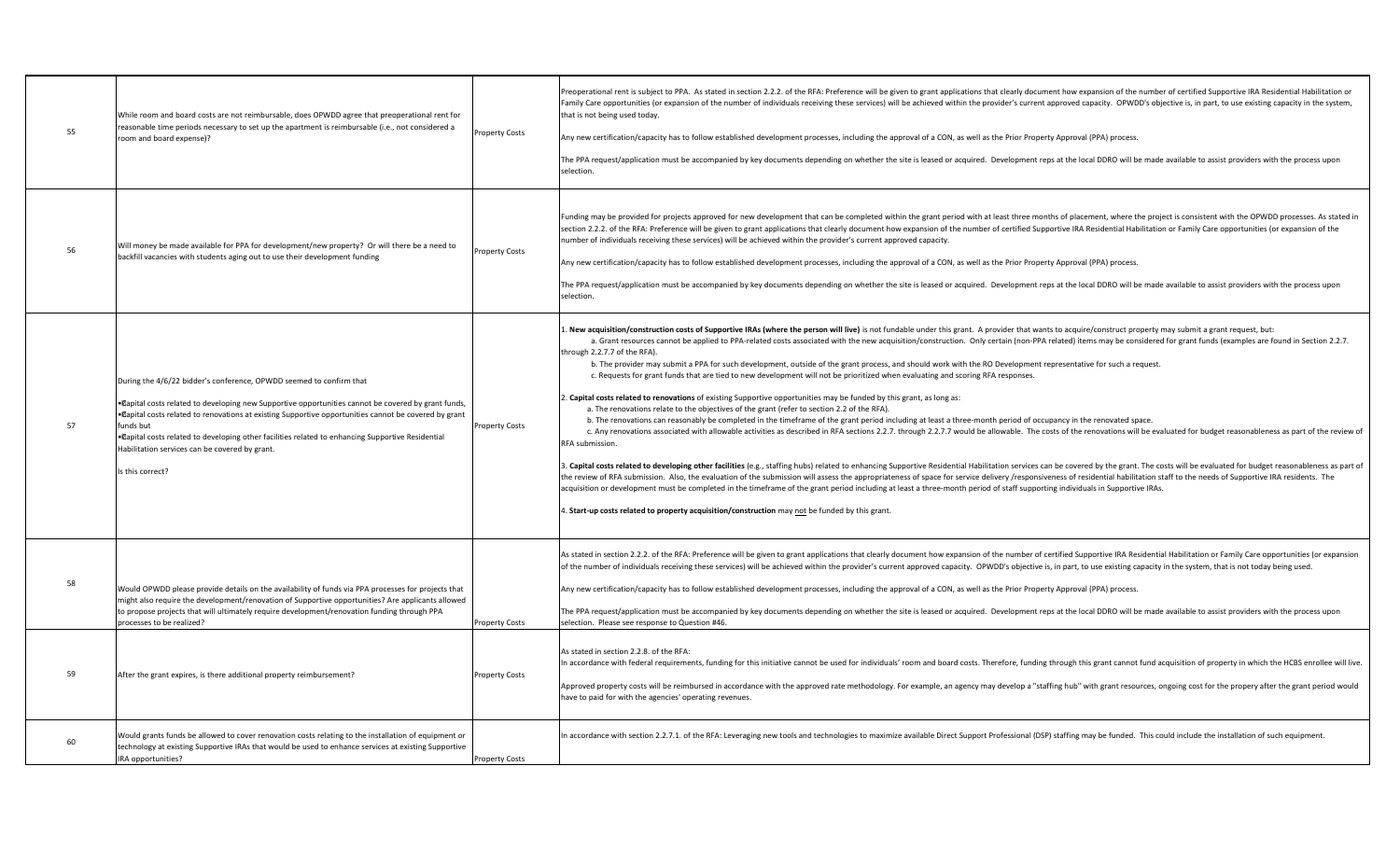| 61 | Would cost of acquiring and developing private three-bedroom homes in local communities in order<br>to relocate residents living in supportive settings in apartment buildings be considered for funding by<br>this grant.<br>Could this model be considered a means "to expand and enhance investments in Medicaid covered<br>HCBS, etc., and a transformation of supportive residential housing?"                     | Property Costs               | As stated in section 2.2.8. of the RFA: In accordance with federal requirements, funding for this initiative cannot be used for individuals' room and board costs.<br>Therefore, funding through this grant cannot fund acquisition of property in which the HCBS enrollee will live. See the responses to Questions #42 and #57.                                                                                                                                                                                                                                                                                                                                                                                                                                                                                                                                               |
|----|-------------------------------------------------------------------------------------------------------------------------------------------------------------------------------------------------------------------------------------------------------------------------------------------------------------------------------------------------------------------------------------------------------------------------|------------------------------|---------------------------------------------------------------------------------------------------------------------------------------------------------------------------------------------------------------------------------------------------------------------------------------------------------------------------------------------------------------------------------------------------------------------------------------------------------------------------------------------------------------------------------------------------------------------------------------------------------------------------------------------------------------------------------------------------------------------------------------------------------------------------------------------------------------------------------------------------------------------------------|
| 62 | So, this would not cover the capital costs of constructing a supportive apartment on one of our<br>existing group homes for someone in one of our IRAs who wants to live in their own apartment and is Property Costs<br>n need of transitional housing?                                                                                                                                                                |                              | Please see the response to Question #57.                                                                                                                                                                                                                                                                                                                                                                                                                                                                                                                                                                                                                                                                                                                                                                                                                                        |
| 63 | What is the threshold for startup costs per bed?                                                                                                                                                                                                                                                                                                                                                                        | <b>Property Costs</b>        | As stated in section 2.2.8. of the RFA: In accordance with federal requirements, funding for this initiative cannot be used for individuals' room and board costs. Therefore, funding through this grant cannot fund acquisiti<br>property in which the HCBS enrollee will live.<br>Depending on the types of costs that the Provider is seeking to cover, the Provider may need to follow the PPA Process. Please see examples of proposed activities mentioned in section 2.2.7 of the RFA.                                                                                                                                                                                                                                                                                                                                                                                   |
| 64 | Can we reinvest/redesign supervised opportunities to convert to supportive opportunities?                                                                                                                                                                                                                                                                                                                               | <b>Property Costs</b>        | Yes, please see response to Question #46.                                                                                                                                                                                                                                                                                                                                                                                                                                                                                                                                                                                                                                                                                                                                                                                                                                       |
| 65 | Can we own the property we use for supportive opportunities?                                                                                                                                                                                                                                                                                                                                                            | Property Costs               | Yes, providers can use property they own that is in compliance with regulatory standards. Per section 2.2.2. of the RFA, preference will be given to grant applications that clearly document how expansion of the number of c<br>Supportive IRA Residential Habilitation or Family Care opportunities (or expansion of the number of individuals receiving these services) will be achieved within the provider's current approved capacity.                                                                                                                                                                                                                                                                                                                                                                                                                                   |
| 66 | Would it include physical improvements to the homes?                                                                                                                                                                                                                                                                                                                                                                    | <b>Property Costs</b>        | As stated in section 2.2 of the RFA, the purpose of this grant program is to expand Supportive IRA Residential Habilitation and Family Care opportunities for individuals with I/DD. Proposals should demonstrate how the prov<br>assist people who are residing in supervised 24-hour residential settings and/or people currently on the CRO in need of housing in moving to a Supportive IRA or Family Care opportunity.<br>Please see response to Question #57.                                                                                                                                                                                                                                                                                                                                                                                                             |
| 67 | s OPWDD considering regulatory change related to settings to relax requirements? Supervised IRAs<br>are expected to provide 24/7 oversight, which ties directly to liability for agencies.                                                                                                                                                                                                                              | <b>Regulatory Framework</b>  | OPWDD will work with successful applicants to evaluate the extent to which changes in OPWDD regulations should be pursued based on the successful outcomes of this grant opportunity. However, an applicant for this grant sho<br>not rely upon potential regulatory changes when submitting a response to this RFA.                                                                                                                                                                                                                                                                                                                                                                                                                                                                                                                                                            |
| 68 | Will the supportive IRA hours be capped or could the hours be 24/7?                                                                                                                                                                                                                                                                                                                                                     | <b>Regulatory Framework</b>  | A Supportive Residential Habilitation provider may initially provide more intensive staffing supports that will fade as the person gains experience in the more independent setting. The long-term provision of services shoul<br>the regulatory definition of a supportive IRA, which is:<br>A facility that is providing practice in independent living under variable amounts of oversight delivered in accordance with the person's needs for such supervision, and staff typically are not onsite nor proximately avail<br>times when the persons are present, per 14 NYCRR 686.99(I)(2)(iii)(b).<br>The applicant should also consider that preference will be given to grant applications that propose strategies that leverage methods (e.g., technology) to minimize needed supports without compromising the health and safety<br>individuals supported (RFA 2.2.3.). |
| 69 | s there a limit on the number of beds?                                                                                                                                                                                                                                                                                                                                                                                  | Regulatory Framework         | Per section 41.34 of Mental Hygiene Law residences cannot exceed the capacity of 14.                                                                                                                                                                                                                                                                                                                                                                                                                                                                                                                                                                                                                                                                                                                                                                                            |
| 70 | Can there be more than one person living together in the Supportive setting?                                                                                                                                                                                                                                                                                                                                            | Regulatory Framework Yes.    |                                                                                                                                                                                                                                                                                                                                                                                                                                                                                                                                                                                                                                                                                                                                                                                                                                                                                 |
| 71 | Are the hours capped per week for the Supportive setting?                                                                                                                                                                                                                                                                                                                                                               |                              | Regulatory Framework Please see response to Question #68.                                                                                                                                                                                                                                                                                                                                                                                                                                                                                                                                                                                                                                                                                                                                                                                                                       |
| 72 | What are the maximum number of Supportive IRA residential habilitation hours allowed weekly per<br>bed or per site?                                                                                                                                                                                                                                                                                                     | Regulatory Framework         | Please see response to Question #68.                                                                                                                                                                                                                                                                                                                                                                                                                                                                                                                                                                                                                                                                                                                                                                                                                                            |
| 73 | Will there be flexibility in regulatory standards regarding trainings for supportive IRAs?                                                                                                                                                                                                                                                                                                                              | Regulatory Framework         | OPWDD will be issuing guidance offering flexibility in trainings related to the public health crisis, that will not be limited to participants in this Grant opportunity.                                                                                                                                                                                                                                                                                                                                                                                                                                                                                                                                                                                                                                                                                                       |
| 74 | Is there a limit to the number of people who can be in one house? Is this limited to 3?                                                                                                                                                                                                                                                                                                                                 |                              | Regulatory Framework Per section 41.34 of Mental Hygiene Law residences cannot exceed the capacity of 14.                                                                                                                                                                                                                                                                                                                                                                                                                                                                                                                                                                                                                                                                                                                                                                       |
| 75 | Movement of people receiving Supervised IRA services to Supportive within the agency's capacity<br>makes sense. However, how would the agency accommodate those on the CRO list for supportive<br>IRA within agency capacity? Wouldn't this be new development?                                                                                                                                                         | <b>Residential Placement</b> | Movement of an individual from a Supervised IRA opportunity to a Supportive IRA opportunity operated by the same agency does not require that the individual be placed on the Certified Residential Opportunity (CRO) list; ho<br>as per the CRO process the Provider must notify the DDRO of the internal move.                                                                                                                                                                                                                                                                                                                                                                                                                                                                                                                                                                |
| 76 | If we are utilizing a current vacancy to move to supportive, is there a limit of how long the vacancy<br>can be open prior to use (was a six-month cap previously).                                                                                                                                                                                                                                                     | <b>Residential Placement</b> | The Provider must follow the CRO Process and obtain approval from the DDRO for placements. Opportunities that have been vacant for more than one year would need to be reviewed and approved by the DDRO.                                                                                                                                                                                                                                                                                                                                                                                                                                                                                                                                                                                                                                                                       |
| 77 | Currently the CRO process at the DDRO level prioritizes individuals with significant support needs.<br>The development and expansion of an enhanced supportive IRA model would provide an opportunity<br>for individuals on the CRO list with less significant support needs to transition into community living<br>options. Will DDRO's have the latitude to share information with providers on this group of people? | <b>Residential Placement</b> | Yes, the DDRO will work with applicants regarding the placement of individuals into opportunities associated with this grant. Agencies will be expected to follow the CRO process and screen individuals on the Emergency Need<br>list first. If there are no appropriate matches, agencies should screen individuals with substantial and then current needs.<br>For more information regarding the CRO process, please see https://opwdd.ny.gov/providers/housing.                                                                                                                                                                                                                                                                                                                                                                                                            |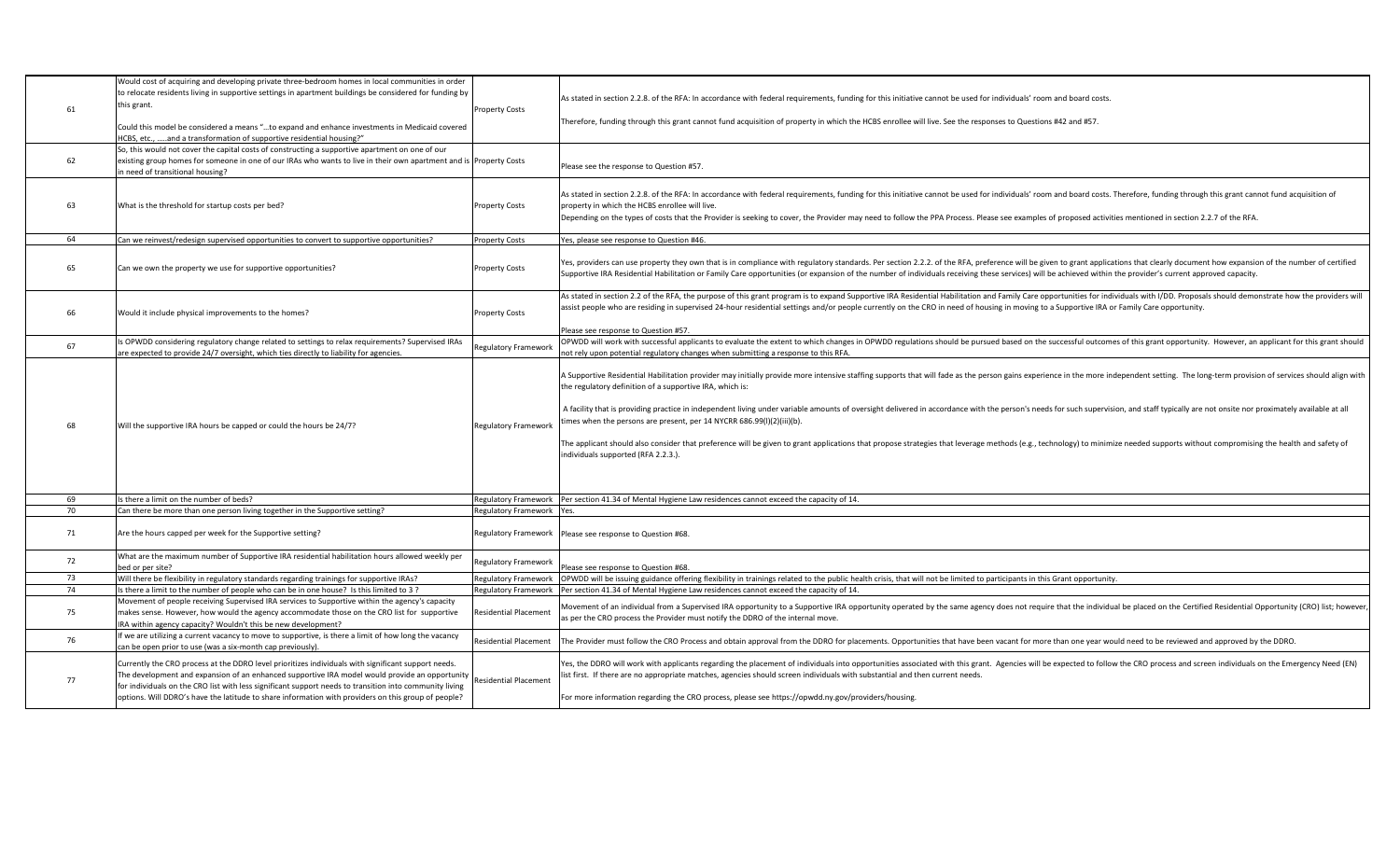|    |                                                                                                                                                                                                                                               |                              | Placement into a vacancy that is created based on this grant may occur subject to current Certified Residential Opportunity (CRO) process.                                                                                                                                                                                                                                                                                                                                                                                                                                                                                                     |
|----|-----------------------------------------------------------------------------------------------------------------------------------------------------------------------------------------------------------------------------------------------|------------------------------|------------------------------------------------------------------------------------------------------------------------------------------------------------------------------------------------------------------------------------------------------------------------------------------------------------------------------------------------------------------------------------------------------------------------------------------------------------------------------------------------------------------------------------------------------------------------------------------------------------------------------------------------|
| 78 | Just to confirm, should my agency transition someone out of an IRA into a supportive IRA we will not<br>be able to backfill the IRA bed with someone from the waiting list and our capacity will remain the                                   | <b>Residential Placement</b> | The vacated supervised opportunity must remain available for the three-month period so the individual may return if needed, especially if the agency is getting the safety net funding per 1.1.1 of the RFA.                                                                                                                                                                                                                                                                                                                                                                                                                                   |
|    | same.                                                                                                                                                                                                                                         |                              | Section 2.2.7.7. of the RFA, a resource fund for the Supervised IRA provider to offset lost service revenue when a Supervised IRA opportunity is held vacant for a period of three months, while the resident has moved to a n<br>created Supportive or Family Care opportunity made available through this grant opportunity.                                                                                                                                                                                                                                                                                                                 |
| 79 | What if we take someone off the CRO into Supervised in a backfill and they have more What if we<br>take someone off the CRO into a supervised backfill with complex needs that current supervised LOC Residential Placement                   |                              | In instances in which backfills are approved, agencies will be reimbursed at their approved/current Supervised Residential Habilitation Rate unless the individual qualifies for Higher Needs funding. Please see page 377 of<br>Waiver:                                                                                                                                                                                                                                                                                                                                                                                                       |
|    | rate allows? Such as behavioral or medical needs?                                                                                                                                                                                             |                              | https://opwdd.nv.gov/system/files/documents/2021/06/cms-approved-7-1-21-amendment.pdf                                                                                                                                                                                                                                                                                                                                                                                                                                                                                                                                                          |
| 80 | What if we take someone off the CRO with higher needs than the current supervised rate allows? Wil<br>there be provision for that?                                                                                                            | <b>Residential Placement</b> | Agencies will use their approved/current Supervised Residential Habilitation rate unless the individual qualifies for Higher Needs funding. Please see page 377 of the approved HCBS Waiver:<br>https://opwdd.ny.gov/system/files/documents/2021/06/cms-approved-7-1-21-amendment.pdf                                                                                                                                                                                                                                                                                                                                                          |
|    | Most people on the EN list have higher service needs than the person who moved to supported living.                                                                                                                                           |                              | Agencies will use their approved/current Supervised Residential Habilitation unless the individual qualifies for Higher Needs funding Please see page 377 of the approved HCBS Waiver:<br>https://opwdd.ny.gov/system/files/documents/2021/06/cms-approved-7-1-21-amendment.pdf                                                                                                                                                                                                                                                                                                                                                                |
| 81 | Will the supervised residence be funded accordingly to support the person from the EN list?                                                                                                                                                   | <b>Residential Placement</b> | Section 2.2.7.7. of the RFA, a resource fund for the Supervised IRA provider to offset lost service revenue when a Supervised IRA opportunity is held vacant for a period of three months, while the resident has moved to a n<br>created Supportive or Family Care opportunity made available through this grant opportunity. Upon approval of the proposal, the provider would be expected to begin screening individuals on the Emergency Need (EN) list and<br>identify the intent to serve to the regional office Certified Residential Opportunities (CRO) lead. Please see https://opwdd.ny.gov/providers/housing for more information. |
| 82 | (When) can new clients on the CRO be moved into the beds vacated by clients transitioning to<br>IRAs/Family Care homes?                                                                                                                       | <b>Residential Placement</b> | Per section 2.2.7.7. of the RFA, a resource fund for the Supervised IRA provider to offset lost service revenue when a Supervised IRA opportunity is held vacant for a period of three months, while the resident has moved to<br>created Supportive or Family Care opportunity made available through this grant opportunity. Upon approval of the proposal, the provider would be expected to begin screening individuals on the Emergency Need (EN) list and<br>identify the intent to serve to the regional office Certified Residential Opportunities (CRO) lead. Please see https://opwdd.ny.gov/providers/housing for more information. |
| 83 | If a resident moves from a supervised to supportive IRA and it is realized that the move is not working<br>for them, is there reversibility? Can the 3 month resource fund still be applied in this situation?                                | <b>Residential Placement</b> | Per section 2.2.7.7. of the RFA, a resource fund for the Supervised IRA provider to offset lost service revenue when a Supervised IRA opportunity is held vacant for a period of three months, while the resident has moved to<br>created Supportive or Family Care opportunity made available through this grant opportunity.                                                                                                                                                                                                                                                                                                                 |
|    |                                                                                                                                                                                                                                               |                              | The purpose of the three-month resource fund is to provide a safety net to ensure that the individual can return to their previous supervised opportunity if the need arises.<br>Individuals in ICFs may be eligible for a Supportive or Family Care opportunity subject to DDRO review and approval. Providers must follow Certified Residential Opportunities (CRO) to backfill the ICF vacancy; however, thi                                                                                                                                                                                                                                |
|    |                                                                                                                                                                                                                                               |                              | net program and backfills will not be processed immediately.                                                                                                                                                                                                                                                                                                                                                                                                                                                                                                                                                                                   |
| 84 | Does this include individuals living in an ICF to move into a supportive IRAs and/or family cares<br>allowing for a vacancy at the ICF to be filled?                                                                                          | <b>Residential Placement</b> | The vacated supervised opportunity must remain available for the three-month period so the individual may return if needed, especially if the agency is getting the safety net funding per section 1.1.1 of the RFA.                                                                                                                                                                                                                                                                                                                                                                                                                           |
|    |                                                                                                                                                                                                                                               |                              | Per section 2.2.7.7. of the RFA, a resource fund for the Supervised IRA provider to offset lost service revenue when a Supervised IRA opportunity is held vacant for a period of three months, while the resident has moved to<br>created Supportive or Family Care opportunity made available through this grant opportunity.                                                                                                                                                                                                                                                                                                                 |
| 85 | In addition to those on the emergency need list, would individuals on the substantial needs list be<br>eligible to gain placement to one of the supportive IRA opportunities created from this grant?                                         | <b>Residential Placement</b> | Yes, individuals on the substantial needs list would be eligible for supportive opportunities; providers must work through the CRO protocol with the DDRO.                                                                                                                                                                                                                                                                                                                                                                                                                                                                                     |
| 86 | Are individuals who have aged out of residential schools, and who are not yet designated for<br>residential development through the LOI process, eligible to be included in development plans for<br>upportive Apartments through this grant? | <b>Residential Placement</b> | Yes, any individual listed on the CRO list would be eligible for consideration subject to the current DDRO processes.<br>An individual who has completed their educational program and is identified on the CRO may be eligible for an opportunity created by this grant.                                                                                                                                                                                                                                                                                                                                                                      |
|    |                                                                                                                                                                                                                                               |                              |                                                                                                                                                                                                                                                                                                                                                                                                                                                                                                                                                                                                                                                |
|    |                                                                                                                                                                                                                                               |                              | Yes, the vacated supervised opportunity must remain available for the three-month period so the individual may return if needed, especially if the agency is getting the safety net funding per section 1.1.1 of the RFA.                                                                                                                                                                                                                                                                                                                                                                                                                      |
| 87 | Do we have to retain an open vacancy for three months if an individual moves from a Supervised<br>opportunity to a Supportive opportunity as part of this grant?                                                                              | <b>Residential Placement</b> | Per section 2.2.7.7. of the RFA, a resource fund for the Supervised IRA provider to offset lost service revenue when a Supervised IRA opportunity is held vacant for a period of three months, while the resident has moved to<br>created Supportive or Family Care opportunity made available through this grant opportunity.                                                                                                                                                                                                                                                                                                                 |
|    |                                                                                                                                                                                                                                               |                              |                                                                                                                                                                                                                                                                                                                                                                                                                                                                                                                                                                                                                                                |
| 88 | Will we get a copy of slide                                                                                                                                                                                                                   | Slides                       | All questions raised during the call and their respective responses will be included in the OPWDD Responses to Questions. A copy of the slides will also be provided with the response document.                                                                                                                                                                                                                                                                                                                                                                                                                                               |
| 89 | Can this presentation be emailed to participants?                                                                                                                                                                                             | Slides                       | All questions raised during the call and their respective responses will be included in the OPWDD Responses to Questions. A copy of the slides will also be provided with the response document                                                                                                                                                                                                                                                                                                                                                                                                                                                |
| 90 | Will slides be shared after the meeting?                                                                                                                                                                                                      | Slides                       | All questions raised during the call and their respective responses will be included in the OPWDD Responses to Questions. A copy of the slides will also be provided with the response document.                                                                                                                                                                                                                                                                                                                                                                                                                                               |
| 91 | Paid Neighbor and Live In Care giver are services offered to folks Self Directing their services. Can you                                                                                                                                     | Staffing                     | A person cannot live in a Supportive IRA and access Paid Neighbor or Live-in Care services through self-direction.<br>The reference in section 2.2.7.5. of the RFA to "Paid Neighbor" or "Live-in Caregiver" are examples of staffing models that an agency may choose to adopt for its Supportive Residential Habilitation services. For the purpos                                                                                                                                                                                                                                                                                           |
|    | live in a Supportive IRA and access these SD services? It was mentioned on related expenses slide.                                                                                                                                            |                              | solicitation, a "Paid Neighbor" staffing arrangement would fund residential habilitation staff who live in the vicinity of the IRA to be 'on-call' to support individuals as needed. For the purpose of this solicitation, a "<br>staffing model is an arrangement where residential habilitation staff reside for some portion of the week with the person with I/DD, but have separate quarters within the residence.                                                                                                                                                                                                                        |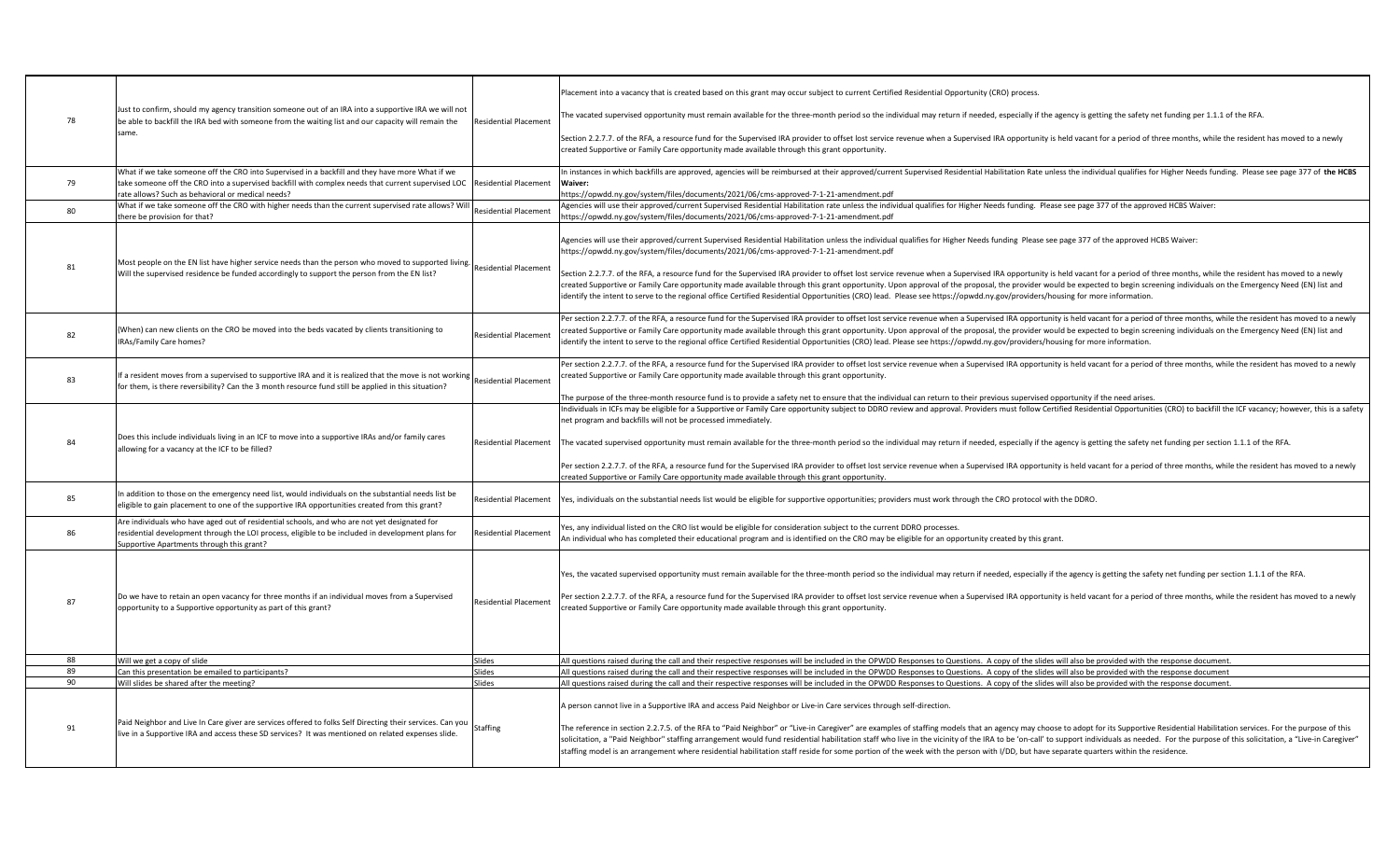| 92  | Does paid neighbor come out of our rate or is there a different funding mechanism?                                                                                                                                                                                                                                                                                                                                                                                                                                                                                                                            | <b>Staffing</b> | A person cannot live in a Supportive IRA and access Paid Neighbor or Live-in Care services through self-direction.<br>The reference in section 2.2.75 of the RFA to "Paid Neighbor" or "Live-in Caregiver" are examples of staffing models that an agency may choose to adopt for its Supportive Residential Habilitation services. For the purpose<br>solicitation, a "Paid Neighbor" staffing arrangement would fund residential habilitation staff who live in the vicinity of the IRA to be 'on-call' to support individuals as needed. For the purpose of this solicitation, a "<br>staffing model is an arrangement where residential habilitation staff reside for some portion of the week with the person with I/DD, but have separate quarters within the residence.<br>The use of a "paid-neighbor" type of staffing model would be paid using your agency's rate.                                                                                                                                     |
|-----|---------------------------------------------------------------------------------------------------------------------------------------------------------------------------------------------------------------------------------------------------------------------------------------------------------------------------------------------------------------------------------------------------------------------------------------------------------------------------------------------------------------------------------------------------------------------------------------------------------------|-----------------|-------------------------------------------------------------------------------------------------------------------------------------------------------------------------------------------------------------------------------------------------------------------------------------------------------------------------------------------------------------------------------------------------------------------------------------------------------------------------------------------------------------------------------------------------------------------------------------------------------------------------------------------------------------------------------------------------------------------------------------------------------------------------------------------------------------------------------------------------------------------------------------------------------------------------------------------------------------------------------------------------------------------|
| 93  | Can you expand on the concept of funding for 24-hour staffing "Hubs".                                                                                                                                                                                                                                                                                                                                                                                                                                                                                                                                         | Staffing        | For the purpose of this solicitation, a staffing "hub" is an apartment or other space where residential habilitation staff can be located for rapid response to individuals living in Supportive IRAs that are within the vici                                                                                                                                                                                                                                                                                                                                                                                                                                                                                                                                                                                                                                                                                                                                                                                    |
| 94  | can you explain what you mean by a HUB                                                                                                                                                                                                                                                                                                                                                                                                                                                                                                                                                                        | Staffing        | For the purpose of this solicitation, a staffing "hub" is an apartment or other space where residential habilitation staff can be located for rapid response to individuals living in Supportive IRAs that are within the vici                                                                                                                                                                                                                                                                                                                                                                                                                                                                                                                                                                                                                                                                                                                                                                                    |
| 95  | Can you please explain further what it might look like for a staff in a certified setting to function like a Staffing<br>paid neighbor or live-in care giver? I am not sure I understand what was said.                                                                                                                                                                                                                                                                                                                                                                                                       |                 | These are staffing models where an agency may provide housing for a staff person to support on-call or routine service provision.<br>In addition, the reference in section 2.2.75 of the RFA to "Paid Neighbor" or "Live-in Caregiver" are examples of staffing models that an agency may choose to adopt for its Supportive Residential Habilitation services. For<br>of this solicitation, a "Paid Neighbor" staffing arrangement would fund residential habilitation staff who live in the vicinity of the IRA to be 'on-call' to support individuals as needed. For the purpose of this solicitat<br>Caregiver" staffing model is an arrangement where residential habilitation staff reside for some portion of the week with the person with I/DD, but have separate quarters within the residence.                                                                                                                                                                                                         |
| 96  | Please define "paid neighbor" in the context of this proposal as referenced in Section 2.2.7.5.                                                                                                                                                                                                                                                                                                                                                                                                                                                                                                               | <b>Staffing</b> | The reference in section 2.2.75 of the RFA to "Paid Neighbor" or "Live-in Caregiver" are examples of staffing models that an agency may choose to adopt for its Supportive Residential Habilitation services. For the purpose<br>solicitation, a "Paid Neighbor" staffing arrangement would fund residential habilitation staff who live in the vicinity of the IRA to be 'on-call' to support individuals as needed. For the purpose of this solicitation, a "<br>staffing model is an arrangement where residential habilitation staff reside for some portion of the week with the person with I/DD, but have separate quarters within the residence.                                                                                                                                                                                                                                                                                                                                                          |
| 97  | We are interested in learning more about what is meant by a staffing "hub" (as cited in Section<br>2.2.7.2). Would OPWDD be able to provide more details on on-call staffing hubs that would be<br>appropriate under this grant program? Would OPWDD be able to provide examples of existing,<br>promising/effective on-call staffing hub models that we can consider and learn more about?                                                                                                                                                                                                                   | Staffing        | For the purpose of this solicitation, a staffing "hub" is an apartment or other space where residential habilitation staff can be located for rapid response to individuals living in Supportive IRAs that are within the vici<br>Additionally, the reference in section 2.2.75 of the RFA to "Paid Neighbor" or "Live-in Caregiver" are examples of staffing models that an agency may choose to adopt for its Supportive Residential Habilitation services. Fo<br>purpose of this solicitation, a "Paid Neighbor" staffing arrangement would fund residential habilitation staff who live in the vicinity of the IRA to be 'on-call' to support individuals as needed. For the purpose of this s<br>in Caregiver" staffing model is an arrangement where residential habilitation staff reside for some portion of the week with the person with I/DD, but have separate quarters within the residence.                                                                                                         |
| 98  | Are projects that focus solely on enhancing services for people currently living Supportive IRA<br>opportunities allowable? Or must all projects guarantee that individuals in Supervised opportunities<br>or on the CRO are transitioned into Supportive opportunities?                                                                                                                                                                                                                                                                                                                                      | Use of Funding  | Per section 1.1.1. of the RFA, OPWDD is seeking applications from responsible and responsive providers committed to expanding Supportive Individual Residential Alternative (IRA) Residential Habilitation and Family Care<br>opportunities within their certified residential program. This grant opportunity seeks to help address these barriers and expand options for people who choose to move from a supervised 24-hour residential setting, and/or p<br>currently on the CRO in need of housing, to move to a supportive IRA or Family Care opportunity.<br>Provider agencies may use grant funds to invest in existing capacity; however, as stated in section 2.2.2. of the RFA: Preference will be given to grant applications that clearly document how expansion of the number of cer<br>Supportive IRA Residential Habilitation or Family Care opportunities (or expansion of the number of individuals receiving these services) will be achieved within the provider's current approved capacity. |
| 99  | In 2.2.7.4, it states that grant funds may be used for training and certifying staff. May applicants<br>propose projects that would train/credential staff who provide Supportive and Supervised Residential<br>Habilitation services? In other words, can applicants propose projects that create<br>training/credentialing programs for all Residential Habilitation staff—including staff who serve people<br>n Supervised IRAs as well as Supportive IRAs?                                                                                                                                                | Use of Funding  | Per section 2.2 of the RFA, the purpose of this grant opportunity is to support the expansion of Supportive Residential Habilitation and Family Care services.                                                                                                                                                                                                                                                                                                                                                                                                                                                                                                                                                                                                                                                                                                                                                                                                                                                    |
| 100 | As providers experience success transitioning people from supervised IRA's to supportive IRA models<br>there will potentially be vacant beds and decreased census. This will potentially have a negative<br>impact on the funds available to support administrative costs. The grant document notes that<br>administrative costs must not exceed the amounts established in regulation. Can a provider budget<br>specifically for increased IT costs if their project design focuses heavily on technology even if those IT<br>costs drive the administrative higher than established thresholds temporarily? | Use of Funding  | Proposals must meet the requirements of the RFA and be within the allowable parameters for administration expenses. Consistent with NYSRR 645.2(a), operating expenses reimbursed with State funds, or State-authorized paymen<br>shall be no less than 85 percent; meaning that any approved project can only request reimbursement for administrative expenses up to 15 percent of the total project cost.                                                                                                                                                                                                                                                                                                                                                                                                                                                                                                                                                                                                      |
| 101 | Can use the beds for pregnant mothers, I am referring to the opportunities                                                                                                                                                                                                                                                                                                                                                                                                                                                                                                                                    | Use of Funding  | Residential opportunities created by this grant are available to individuals who are eligible for OPWDD services and who are on the CRO list.                                                                                                                                                                                                                                                                                                                                                                                                                                                                                                                                                                                                                                                                                                                                                                                                                                                                     |
| 102 | How many opps can we develop through the RFA?                                                                                                                                                                                                                                                                                                                                                                                                                                                                                                                                                                 | Use of Funding  | Applicants are not restricted as to the number of opportunities that can be submitted as part of a proposal; however, there is a defined amount of funding reserved for this initiative. Per section 4.1.5 of the RFA, OPWDD h<br>discretion regarding the number of grants and the grant amounts awarded, which are based on applications received and awarded in accordance with Section 4: Evaluation of Applications of this RFA.                                                                                                                                                                                                                                                                                                                                                                                                                                                                                                                                                                             |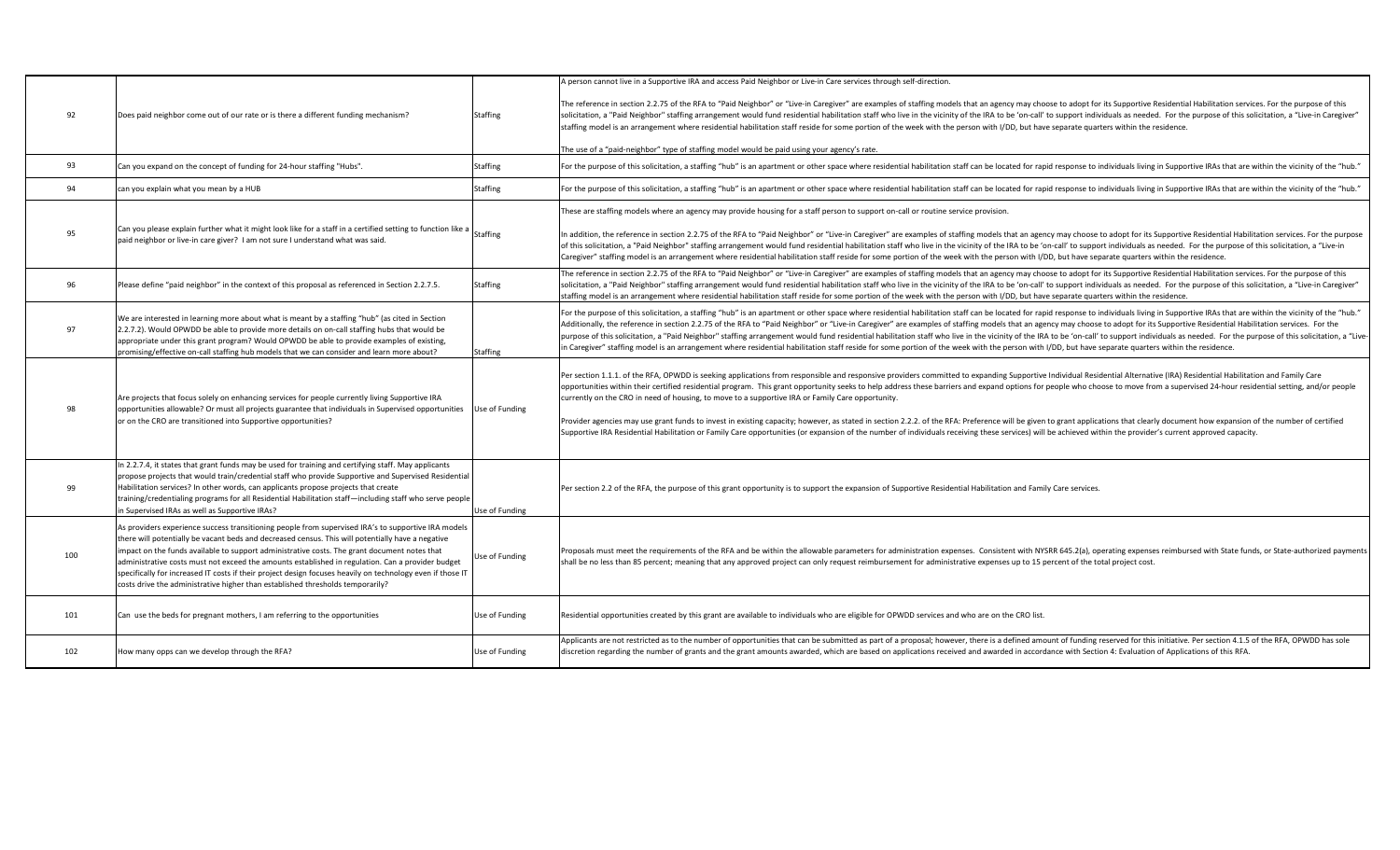| 103 | If we are able to add the Supportive apartment beds as described above, what types of related<br>expenses could be included in the grant submission?                                                                                                                                                                                                                                                                                                                                                                                                                                                                                                                                                                                                                                                                                                                                                                                                                                                                                                                                                                                                                                                                                                        | Use of Funding | Examples of proposed activities may include, but are not limited to:<br>2.2.7.1. Leveraging new tools and technologies to maximize available Direct Support Professional (DSP) staffing;<br>2.2.7.2. Investing in property and start-up costs associated with staffing "hubs" (e.g., locations with 24-hour on-call staff);<br>2.2.7.3. Consultant costs for planning and development of service delivery options;<br>2.2.7.4. Training and certifying staff;<br>2.2.7.5. Developing protocols to identify, hire, and train a paid-neighbor, live-in caregiver, or developing other staffing models that will support DSPs and address staffing shortages;<br>2.2.7.6. Creating clinical infrastructures to support individuals receiving services with high clinical support needs;<br>2.2.7.7. A resource fund for the Supervised IRA provider to offset lost service revenue when a Supervised IRA opportunity is held vacant for a period of three months, while the resident has moved to a newly created Support<br>opportunity made available through this grant opportunity.<br>2.2.8. In accordance with federal requirements, funding for this initiative cannot be used for individuals' room and board costs.<br>Providers seeking new development will be required to work through the PPA process.<br>Per section 2.2.4 of the RFA: Preference will be given to applications that demonstrate sustainable strategies, which may be replicated and/or maintained after the funding period ends. |
|-----|-------------------------------------------------------------------------------------------------------------------------------------------------------------------------------------------------------------------------------------------------------------------------------------------------------------------------------------------------------------------------------------------------------------------------------------------------------------------------------------------------------------------------------------------------------------------------------------------------------------------------------------------------------------------------------------------------------------------------------------------------------------------------------------------------------------------------------------------------------------------------------------------------------------------------------------------------------------------------------------------------------------------------------------------------------------------------------------------------------------------------------------------------------------------------------------------------------------------------------------------------------------|----------------|--------------------------------------------------------------------------------------------------------------------------------------------------------------------------------------------------------------------------------------------------------------------------------------------------------------------------------------------------------------------------------------------------------------------------------------------------------------------------------------------------------------------------------------------------------------------------------------------------------------------------------------------------------------------------------------------------------------------------------------------------------------------------------------------------------------------------------------------------------------------------------------------------------------------------------------------------------------------------------------------------------------------------------------------------------------------------------------------------------------------------------------------------------------------------------------------------------------------------------------------------------------------------------------------------------------------------------------------------------------------------------------------------------------------------------------------------------------------------------------------------------------|
| 104 | Or can it be used for the improvement of services to the residents we now care for in our two IRAs?<br>Perhaps some new programs that will help them to become more independent?                                                                                                                                                                                                                                                                                                                                                                                                                                                                                                                                                                                                                                                                                                                                                                                                                                                                                                                                                                                                                                                                            | Use of Funding | As stated in section 2.2.6.2 of the RFA, the grant can support the enhancement of services in existing Supportive IRAs or Family Care homes.<br>However, as stated in section 2.2 of the RFA, the purpose of this grant program is to expand Supportive IRA Residential Habilitation and Family Care opportunities for individuals with I/DD. Proposals should demonstrate how<br>providers will assist people who are residing in supervised 24-hour residential settings, and/or people currently on the CRO in need of housing, in moving to a Supportive IRA or Family Care opportunity.                                                                                                                                                                                                                                                                                                                                                                                                                                                                                                                                                                                                                                                                                                                                                                                                                                                                                                                 |
| 105 | can an agreed upon portion of savings resulting from transitions from Supervised to Supportive IRAs<br>be reinvested in the Supervised IRA program to offset increases in the cost of serving a higher needs<br>population? Unlike in years past when turnover in the Supervised IRA due to attrition is low, and net<br>increases in the cost of care due to serving backfilled individuals with greater needs can be<br>accommodated through rate rebasing, the Supervised IRA program rates are no longer being rebased.<br>And our grant proposal is designed to promote a greater number of transitions from Supervised IRAs<br>in a relatively short timeframe. Such individuals that transition to less restrictive Supportive IRAs will<br>be less needy/less costly individuals, thus driving up our average cost to support individuals in the<br>Supervised IRA. And backfill placements from the CRO waitlist will, on average, be more needy and<br>more costly. Without a rate supplement to the Supervised IRA, whether through Higher Needs level<br>1,2 or 3 funding, or through use of savings from the aforementioned transitions, ongoing operation<br>of the Supervised IRA program will become less and less financially sustainable. | Use of Funding | Agencies will use their approved/current Residential Habilitation rates unless the individual qualifies for Higher Needs funding. Please see the response to Question #40. There will not be any changes to the current, appro<br>setting methodology as a result of this grant opportunity.                                                                                                                                                                                                                                                                                                                                                                                                                                                                                                                                                                                                                                                                                                                                                                                                                                                                                                                                                                                                                                                                                                                                                                                                                 |
| 106 | Can existing costs - salaries, rents - be covered by this grant?                                                                                                                                                                                                                                                                                                                                                                                                                                                                                                                                                                                                                                                                                                                                                                                                                                                                                                                                                                                                                                                                                                                                                                                            | Use of Funding | No. Per section 2.2.8 of the RFA, "In accordance with federal requirements, funding for this initiative cannot be used for individuals' room and board costs."                                                                                                                                                                                                                                                                                                                                                                                                                                                                                                                                                                                                                                                                                                                                                                                                                                                                                                                                                                                                                                                                                                                                                                                                                                                                                                                                               |
| 107 | what about rent for a group of apartments to start up that are not identified with an individual but it<br>is needed to start up                                                                                                                                                                                                                                                                                                                                                                                                                                                                                                                                                                                                                                                                                                                                                                                                                                                                                                                                                                                                                                                                                                                            | Use of Funding | As stated in section 2.2.2. of the RFA, preference will be given to grant applications that clearly document how expansion of the number of certified Supportive IRA Residential Habilitation or Family Care opportunities (or<br>of the number of individuals receiving these services) will be achieved within the provider's current approved capacity.<br>Any new certification/capacity has to follow established development processes, including the approval of a CON, as well as the Prior Property Approval (PPA) process. The PPA request/application must be accompanied by key<br>documents depending on whether the site is leased or acquired. Development reps at the local DDRO will be made available to assist providers with process/request.                                                                                                                                                                                                                                                                                                                                                                                                                                                                                                                                                                                                                                                                                                                                            |
| 108 | The question is in regard to the Supportive Residential Habilitation Transformation RFA, section<br>2.2.3. Would an application for a grant to purchase Independent Feeding Devices be in keeping with<br>the intent of the grant. It would be very advantageous to both the individuals and staff members. It<br>seems to be in alignment with section 2.2.3's call for proposals that would "leverage methods (e.g.,<br>technology) to minimize needed staffing supports without compromising the health and safety of<br>individuals supported."                                                                                                                                                                                                                                                                                                                                                                                                                                                                                                                                                                                                                                                                                                         | Use of Funding | Yes.                                                                                                                                                                                                                                                                                                                                                                                                                                                                                                                                                                                                                                                                                                                                                                                                                                                                                                                                                                                                                                                                                                                                                                                                                                                                                                                                                                                                                                                                                                         |
| 109 | Do the residential opportunities have to be non-certified or can it be a certified supported housing                                                                                                                                                                                                                                                                                                                                                                                                                                                                                                                                                                                                                                                                                                                                                                                                                                                                                                                                                                                                                                                                                                                                                        | Use of Funding | Per section 2.1.2.1 of the RFA, this grant opportunity is for certified supportive residential habilitation and family care opportunities. A separate grant opportunity is planned to target non-certified opportunities.                                                                                                                                                                                                                                                                                                                                                                                                                                                                                                                                                                                                                                                                                                                                                                                                                                                                                                                                                                                                                                                                                                                                                                                                                                                                                    |
| 110 | Are providers able to convert their Supervised IRA at operationally cost-neutral rate to get more than<br>one Supportive IRA?                                                                                                                                                                                                                                                                                                                                                                                                                                                                                                                                                                                                                                                                                                                                                                                                                                                                                                                                                                                                                                                                                                                               | Use of Funding | Yes. As stated in section 2.2.2. of the RFA: Preference will be given to grant applications that clearly document how expansion of the number of certified Supportive IRA Residential Habilitation or Family Care opportunitie<br>expansion of the number of individuals receiving these services) will be achieved within the provider's current approved capacity.<br>The provider's current approved capacity is the sum of the opportunities for all Supervised IRAs, Supportive IRAs and Family Care opportunities.                                                                                                                                                                                                                                                                                                                                                                                                                                                                                                                                                                                                                                                                                                                                                                                                                                                                                                                                                                                     |
| 111 | Are applicants allowed to propose projects that focus on transitioning individuals in Supportive<br>opportunities into non-certified opportunities in the community?                                                                                                                                                                                                                                                                                                                                                                                                                                                                                                                                                                                                                                                                                                                                                                                                                                                                                                                                                                                                                                                                                        | Use of Funding | Per section 2.1.2.1 of the RFA, this grant opportunity is for certified supportive residential habilitation and family care opportunities. A separate grant opportunity is planned to target non-certified opportunities.                                                                                                                                                                                                                                                                                                                                                                                                                                                                                                                                                                                                                                                                                                                                                                                                                                                                                                                                                                                                                                                                                                                                                                                                                                                                                    |
| 112 | May grant funds be used to provide stipends or performance-based bonuses outside of base pay to<br>DSPs or other staff to participate in trainings and other project activities?                                                                                                                                                                                                                                                                                                                                                                                                                                                                                                                                                                                                                                                                                                                                                                                                                                                                                                                                                                                                                                                                            | Use of Funding | No.                                                                                                                                                                                                                                                                                                                                                                                                                                                                                                                                                                                                                                                                                                                                                                                                                                                                                                                                                                                                                                                                                                                                                                                                                                                                                                                                                                                                                                                                                                          |